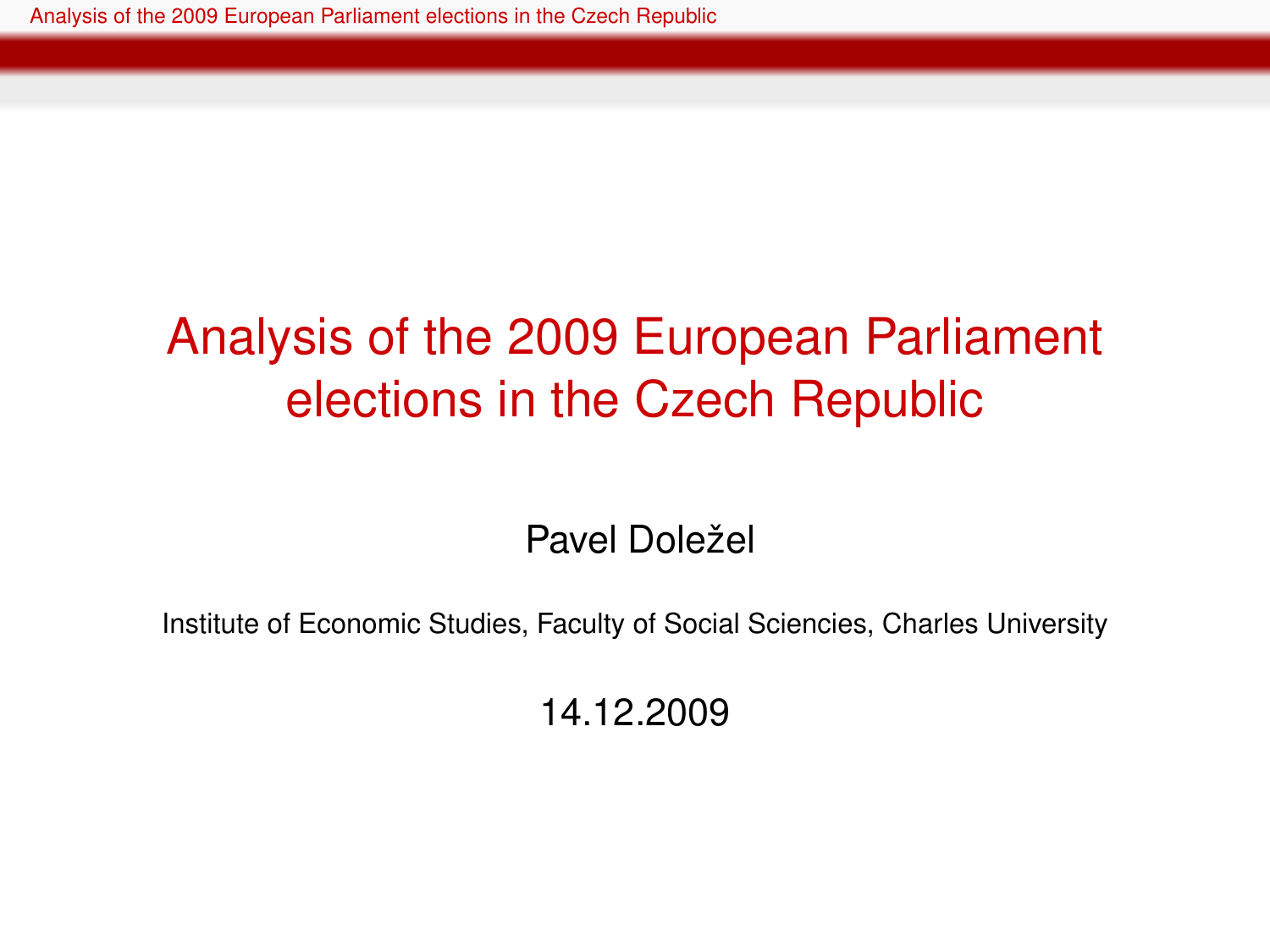# **Contents**



**[Introduction](#page-2-0)** 

- [The European Parliament](#page-3-0)
	- **•** [Brief description](#page-3-0)
	- [The political parties in EP](#page-7-0)
	- [Generalized power indices](#page-9-0)
- [The elections to the European Parliament](#page-12-0)
	- **•** [The elections in the EU](#page-12-0)
	- [The elections in the Czch Republic](#page-13-0)
	- [Probability to enter the scrutiny](#page-15-0)
	- [Probability to influence entering scrutiny](#page-23-0)
- [The game of elections](#page-27-0)
	- **•** [Rational voter](#page-28-0)
	- **•** [Semi-rational voter](#page-29-0)
	- [Non-rational voter](#page-30-0)
- [Conclusion](#page-31-0)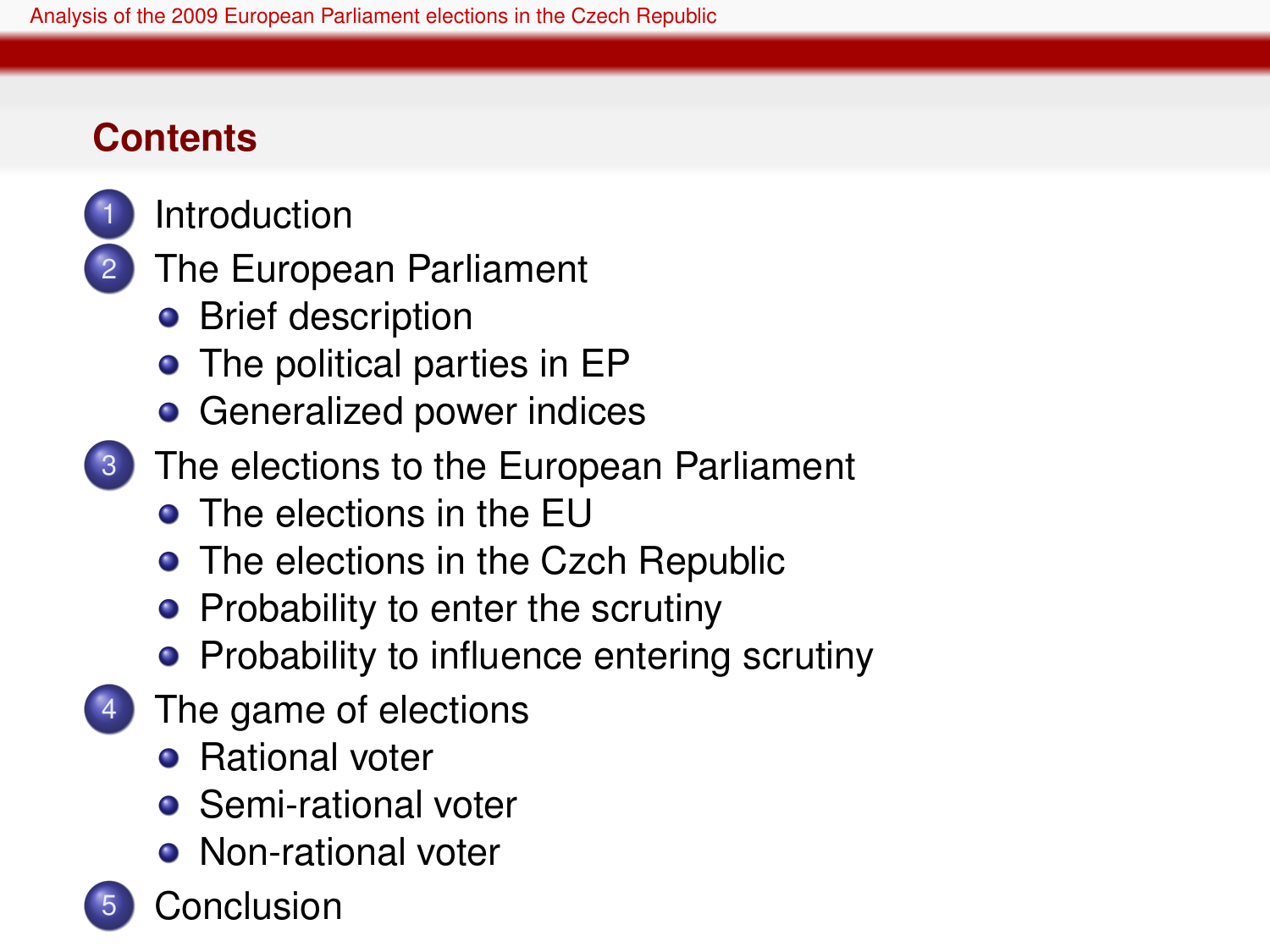#### Introduction

# **Introduction**

- **•** brief description of the European Parliament
- analysis of the powers of the parties in the European Parliament (2004-20009) - generalized power indices (Aleskerov 2006) based on parties' preferences
- **•** description of the electoral system for the European Parliament in the Czech Republic
- analysis of the electoral system (probability to enter the scrutiny, probability to influence the elections outcome by a single voter)
- <span id="page-2-0"></span>**•** introducing three possible behavioral structures for the voters: rational, semi-rational and non-rational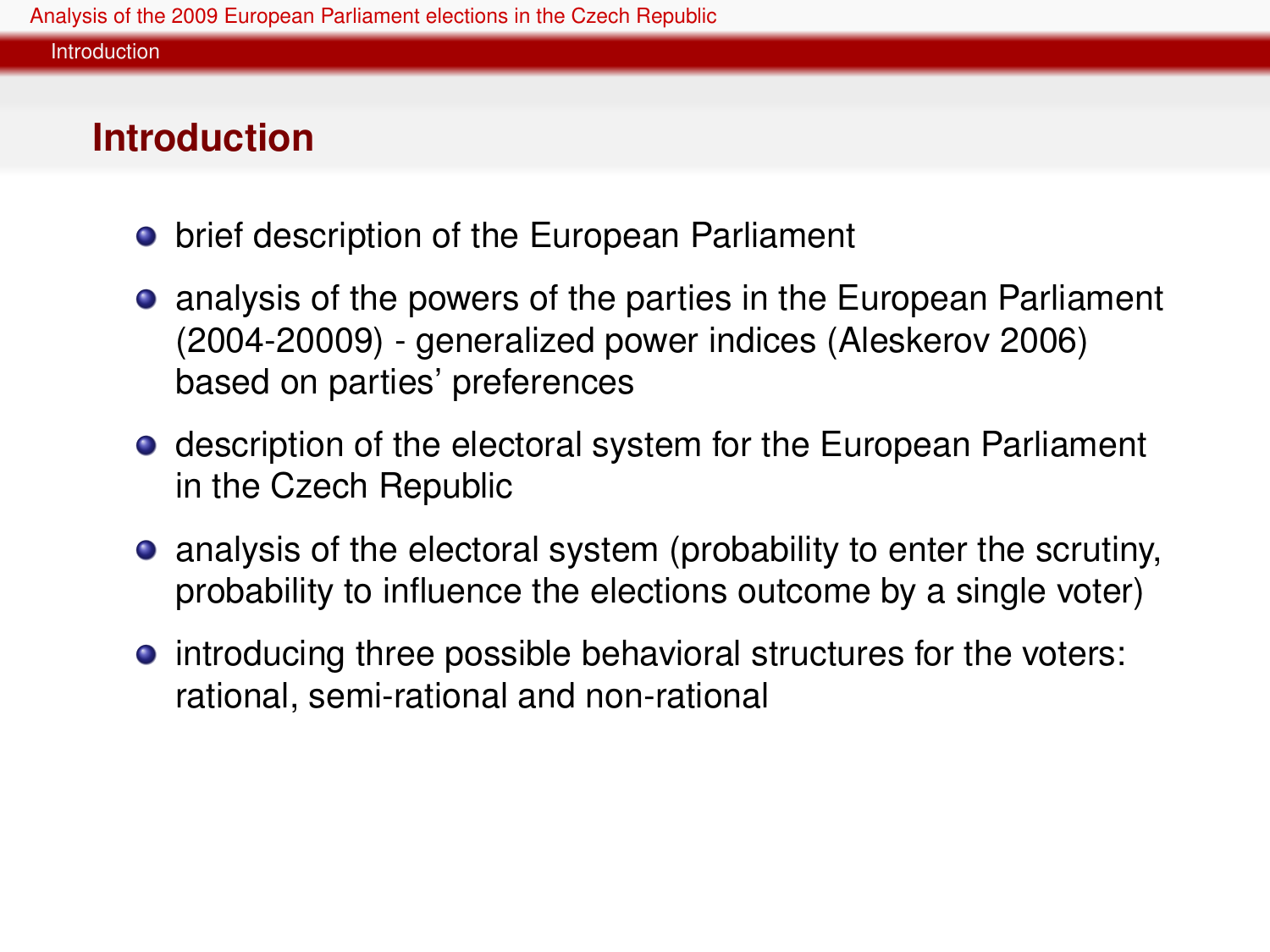Brief description

# **The European Parliament**

- European Parliament the only directly elected body of EU
- 736 members from 27 member states elected for 5 years
- has some legislative and budgetary power (can amend or reject legislation)
- **•** five main decision proscedures: Codecision, Assent, Consultation, Cooperation and Conciliation procedures
- 7 big parties in (2004-2009)
- <span id="page-3-0"></span>• the European Parliament decides proposals by absolute majority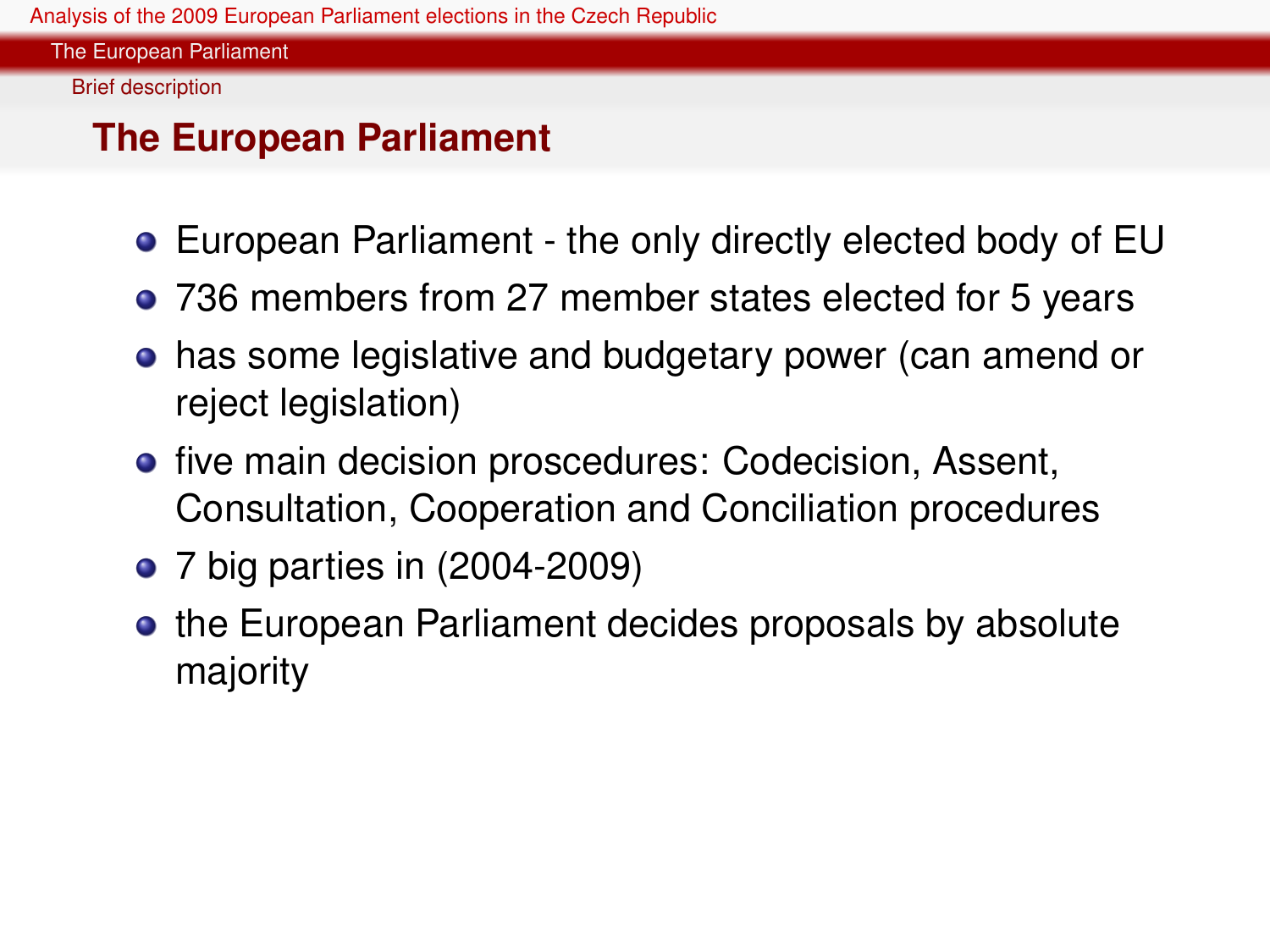The European Parliament

Brief description

### **The European Parliament**

- codecision: Codecision procedure is the main legislative procedure by which directives and regulations are adopted. The Council of the European Union and the European Parliament jointly adopt legislation based on a proposal by the European Commission. Both Parliament and Council (the latter acting by a qualified majority) are required to agree on an identical text before a proposal can be adopted.
- **•** assent: Under assent, the Council can adopt legislation based on a proposal by the European Commission after obtaining the consent of Parliament. Thus Parliament has the legal power to accept or reject any proposal but no legal mechanism exists for proposing amendments.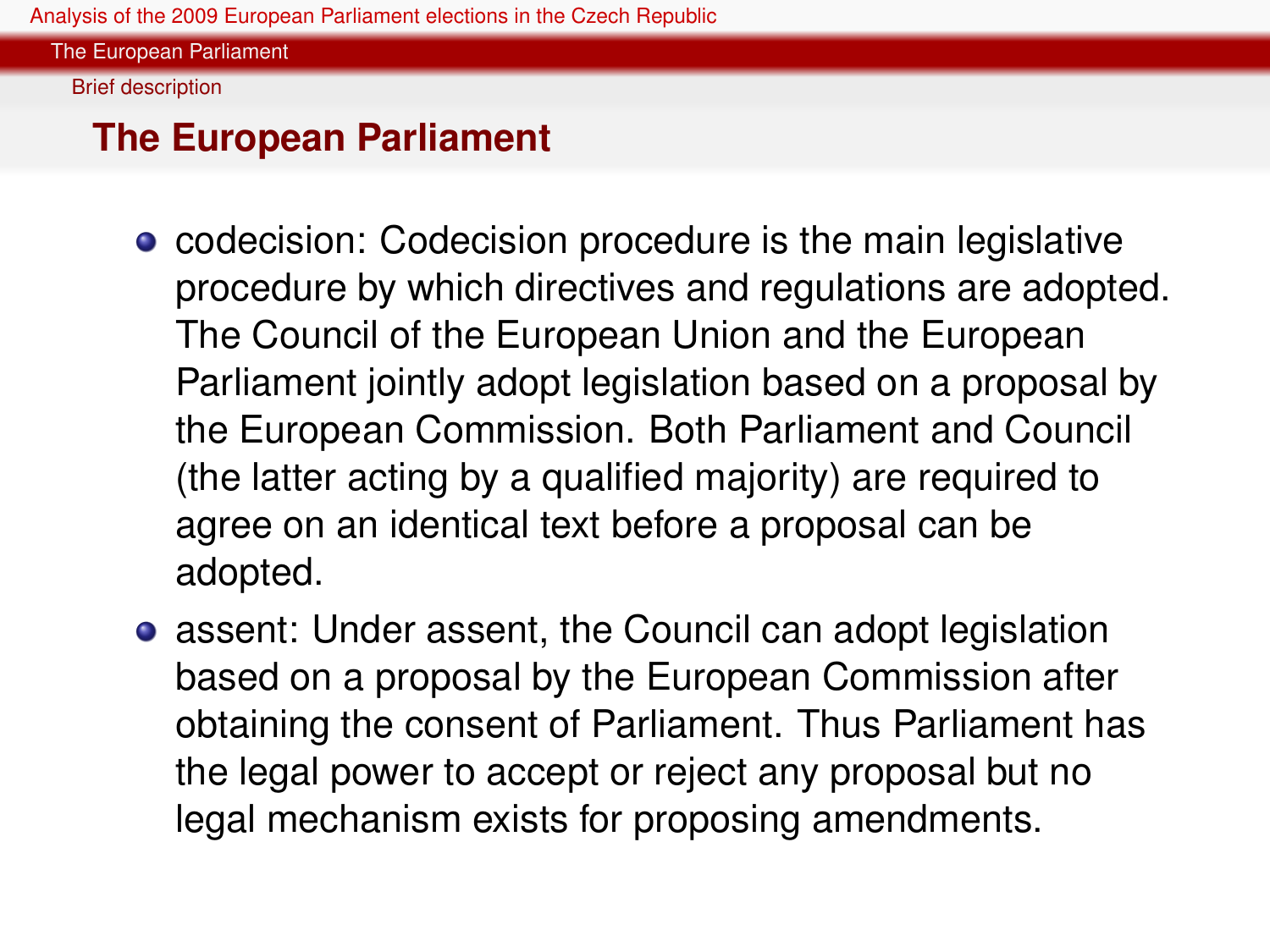The European Parliament

Brief description

### **The European Parliament**

- **consultation: Under the consultation procedure the** Council, acting either unanimously or by a qualified majority depending on the policy area concerned, can adopt legislation based on a proposal by the European Commission after consulting the European Parliament. It is applied in all the cases where no other procedure is specified.
- cooperation: Under the procedure the Council can, with the support of Parliament and acting on a proposal by the Commission, adopt a legislative proposal by a qualified majority, but the Council can also overrule a rejection of the particular proposed law by the Parliament by adopting a proposal unanimously.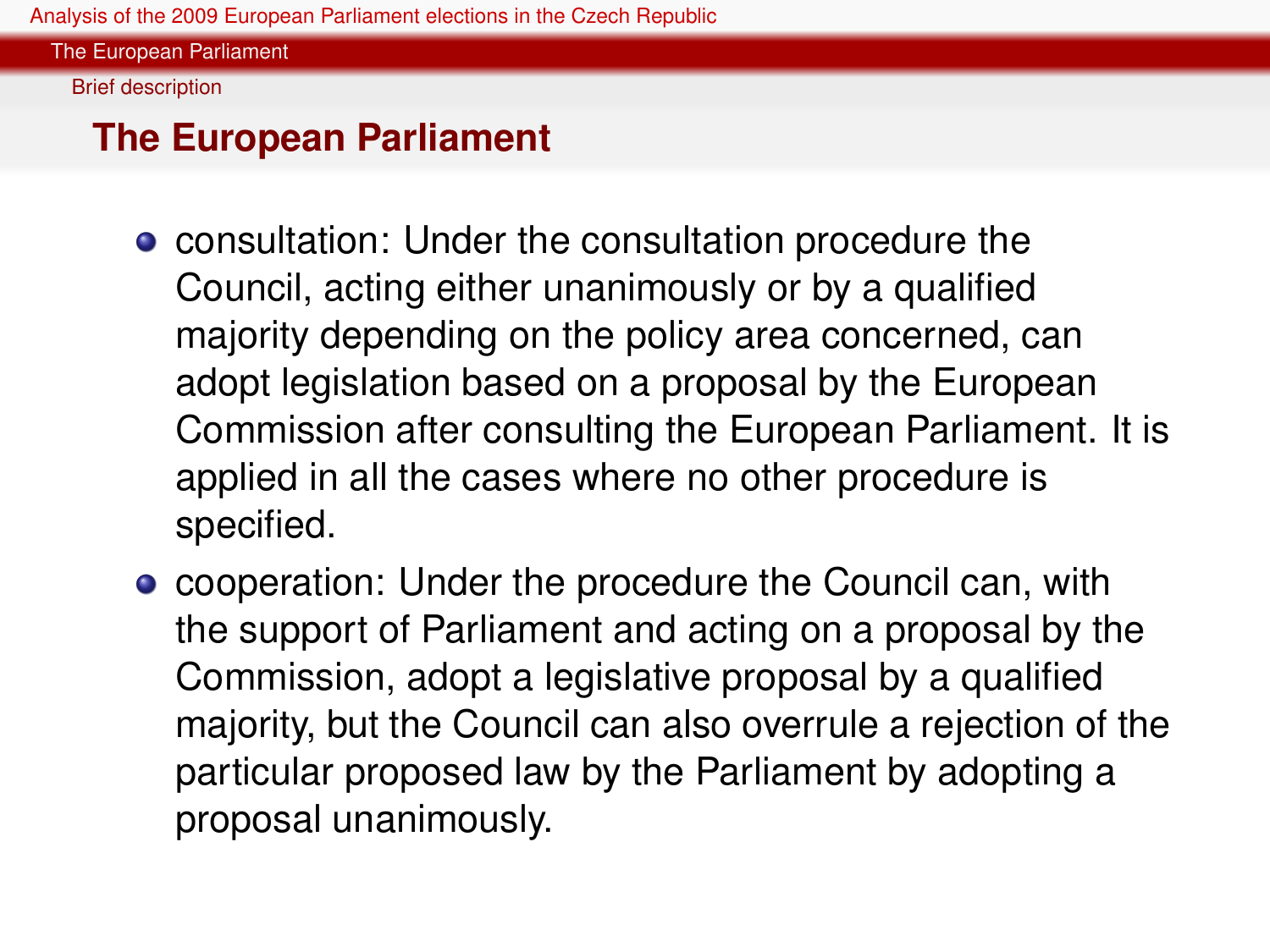The European Parliament

Brief description

#### **The European Parliament**

**•** conciliation: The aim of the conciliation procedure is to achieve agreement between the European Parliament and the Council. It takes place in a 'Conciliation Committee' consisting of representatives of the two institutions.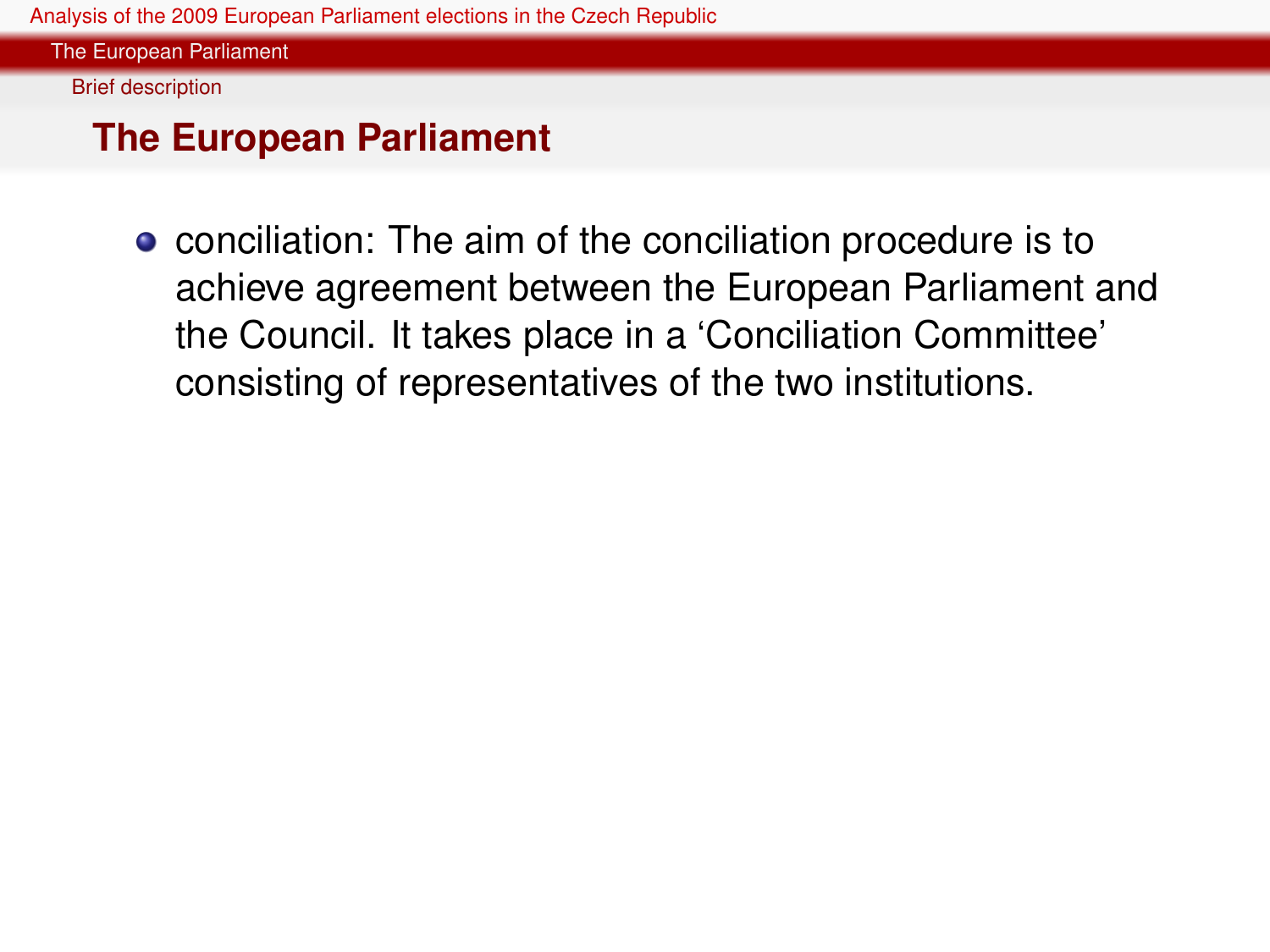The European Parliament

The political parties in EP

# **The parties in the EP (2004-2009)**

- (UEN): The Union for Europe of the Nations Group (27 MEPs)
- (ALDE): Group of the Alliance of Liberals and Democrats for Europe (88 MEPs)
- (PSE): Socialist Group in the European Parliament (200 MEPs)
- (Greens): Group of the Greens/European Free Alliance (42 MEPs)
- (GUE): Confederal Group of the European United Left (41 MEPs)
- (PPE): Group of the European People's Party (Christian Democrats) and Eu- ropean Democrats (268 MEPs)
- <span id="page-7-0"></span>(IND): Independence/Democracy Group (37 MEPs)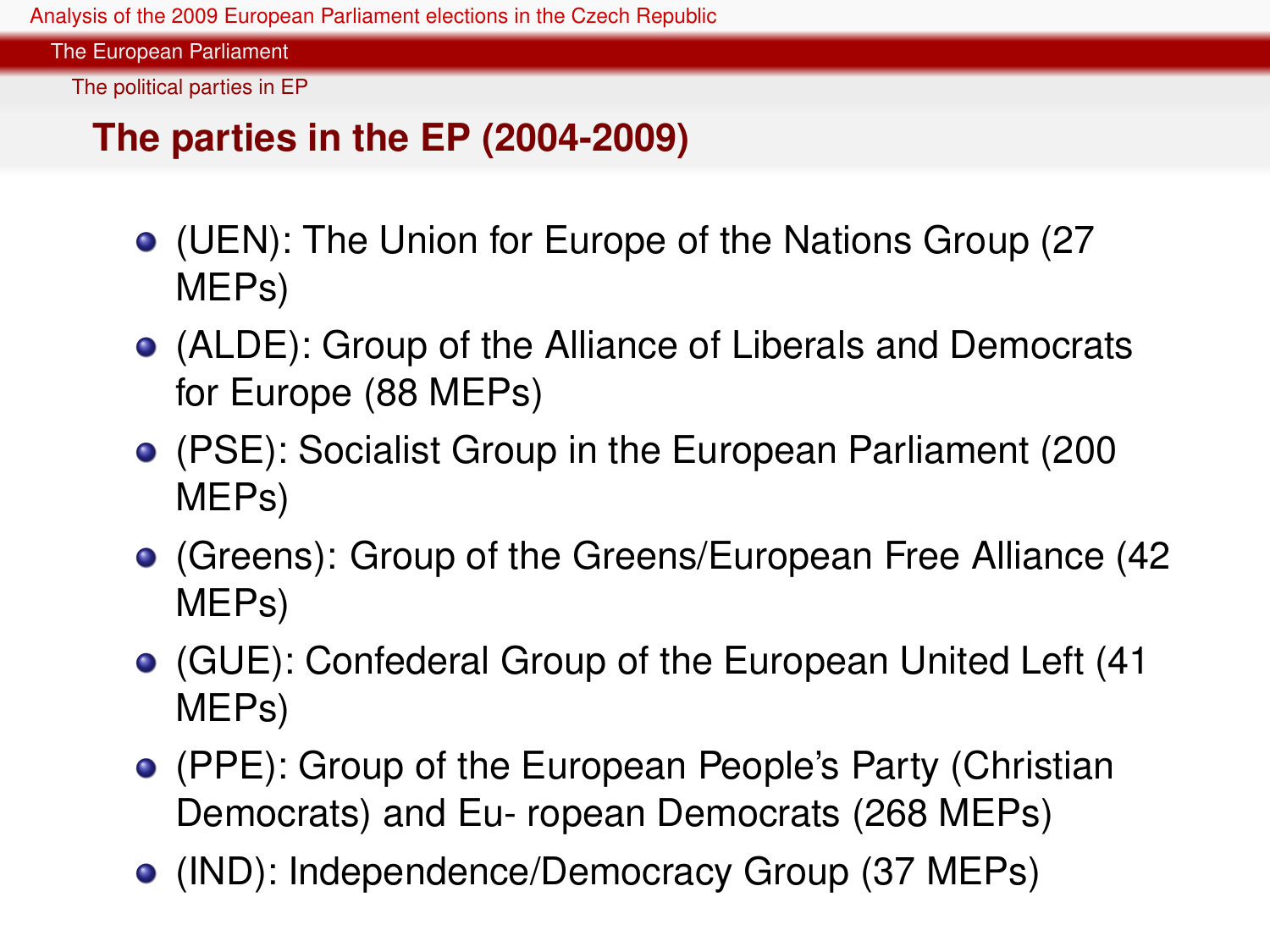The political parties in EP

#### **The extent of matching votes**

|          | (UEN)   | (ALDE)   | (PSE) | (IND) | (Greens) | (GUE) | (PPE)   |
|----------|---------|----------|-------|-------|----------|-------|---------|
| (UEN)    | $100\%$ | 70.9%    | 63.4% | 54.3% | 48.7%    | 45.2% | 81.31\% |
| (ALDE)   | 70.9%   | $100\%$  | 75.4% | 45.3% | 61.9%    | 51.5% | 77.1\%  |
| (PSE)    | 63.4%   | 75.4%    | 100%  | 39.7% | 69.8%    | 62.0% | 69.7%   |
| (IND)    | 54.3%   | 45.3%    | 39.7% | 100\% | 38.7%    | 40.9% | 50.7%   |
| (Greens) | 48.7%   | 61.9%    | 69.8% | 38.7% | 100\%    | 74.0% | 49.8%   |
| (GUE)    | 45.2%   | $51.5\%$ | 62.0% | 40.9% | 74.0%    | 100%  | 41.4%   |
| (PPE)    | 81.3%   | 77.1%    | 69.7% | 50.7% | 49.8%    | 41.4% | $100\%$ |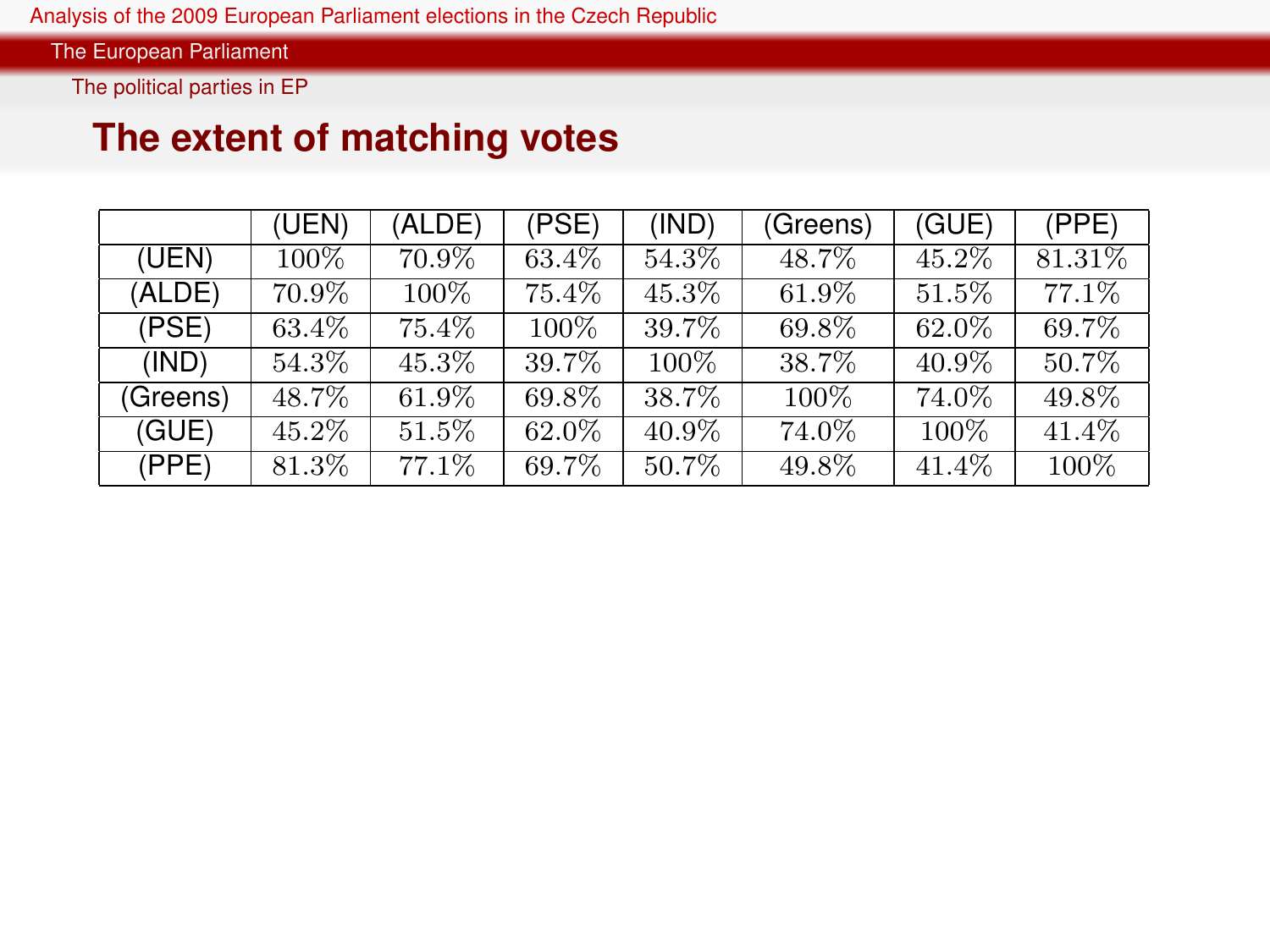Generalized power indices

# **Generalized power indices**

- based on the extent of matching votes we can derive linear ordering representing preferences for each of the seven parties
- we assume each party act homogeneously (it is not always the case)
- we employ generalized relative Banzhaf-Penrose power index for party  $i$ :

$$
\pi_i^{GPB} = \frac{\chi_i}{\sum_j \chi_j},
$$

where

$$
\chi_{i}:=\sum_{\omega}f\left(\left\{ i\right\} ,\omega\right)\cdot I\left[i\text{ is in a swing in }\omega\right]
$$

<span id="page-9-0"></span>and the sum goes over all possible coalitions  $\omega$ , where f is an intensity function.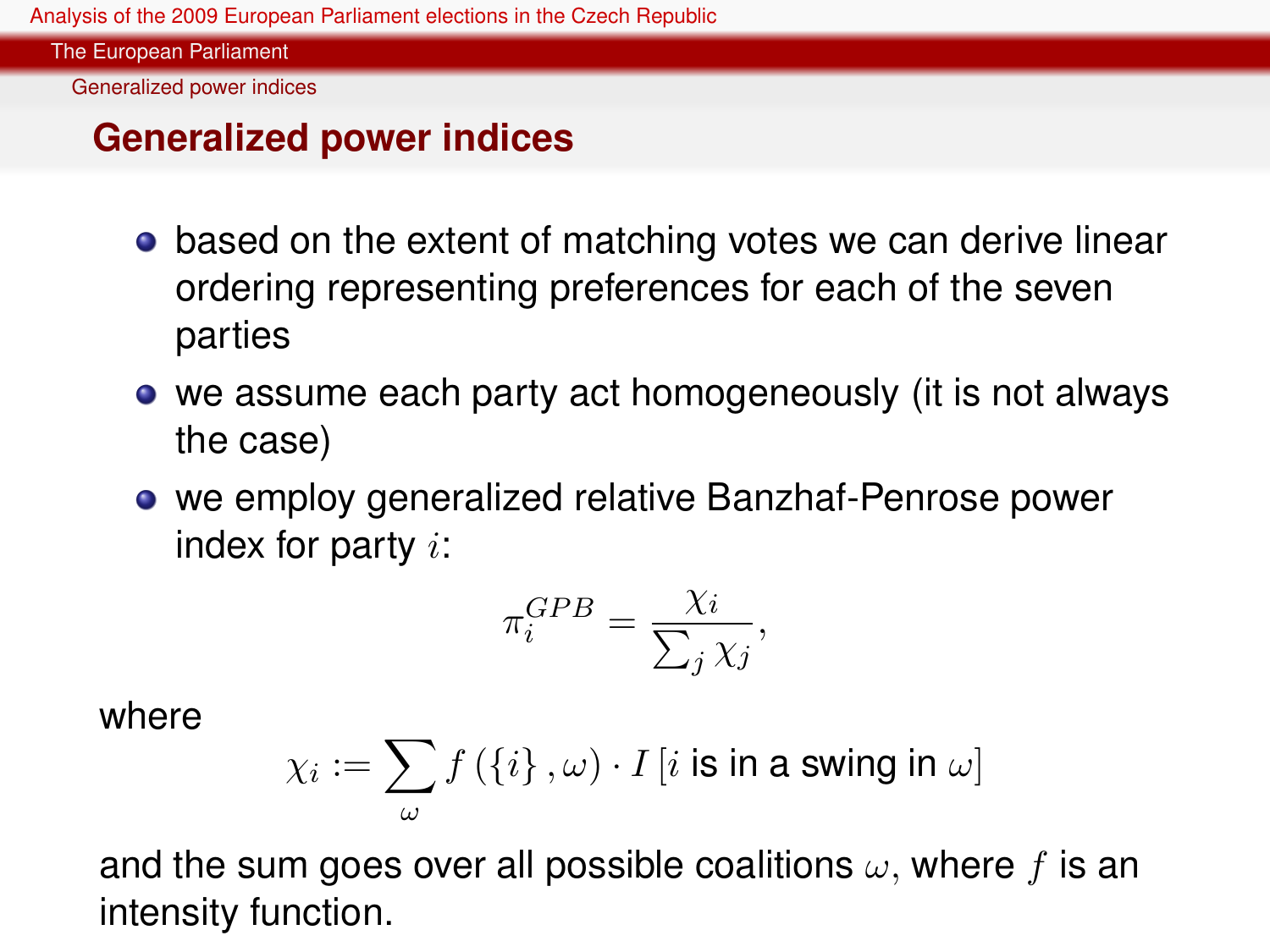Generalized power indices

#### **Generalized power indices**

• in (Aleskerov 2006), there are many possible intensity functions proposed, we use just 6 of them (3 ordinal and 3 cardinal)

| Notation | Intensity function $f(\lbrace i \rbrace, \omega)$                           | Type     |
|----------|-----------------------------------------------------------------------------|----------|
| (a)      | $\sum_{j\in\omega} P_{ij}$                                                  | ordinal  |
| (b)      | $\sum_{j\in\omega} P_{ji}$<br>$\omega$                                      | ordinal  |
| (c)      | $\left(\sum_{j\in\omega}P_{ij}+\sum_{j\in\omega}P_{ji}\right)$              | ordinal  |
| (d)      | $\sum_{j\in\omega} p_{ij}$<br>$\omega$                                      | cardinal |
| (e)      | $\sum_{j\in\omega}p_{ji}$<br>$\omega$                                       | cardinal |
| T)       | $\left(\sum_{j\in\omega}p_{ij}+\sum_{j\in\omega}p_{ji}\right)$<br>$2\omega$ | cardinal |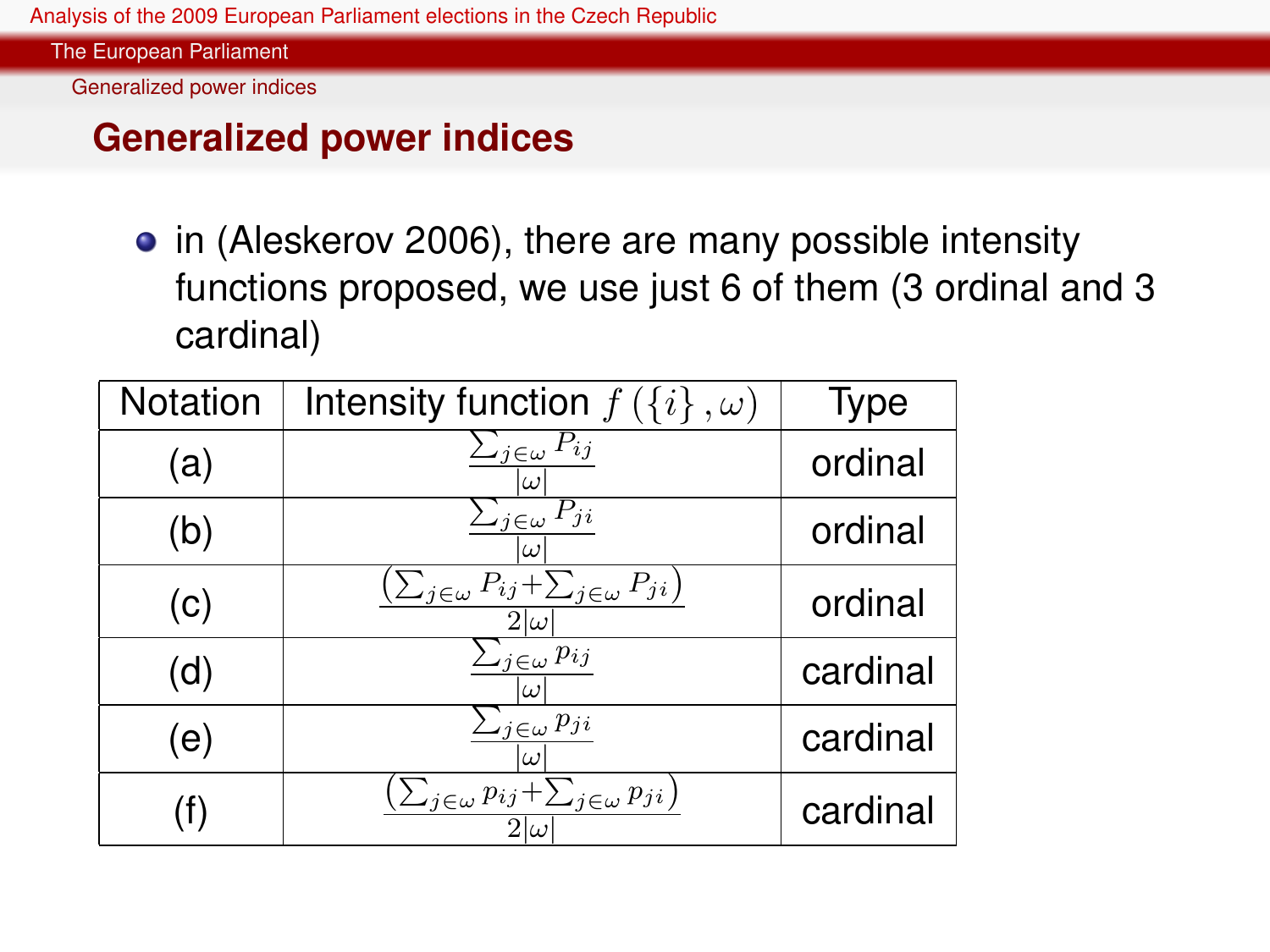The European Parliament

Generalized power indices

#### **Generalized power indices**



Figure: The generalized power indices of the parties in the European Parliament (2004-2009)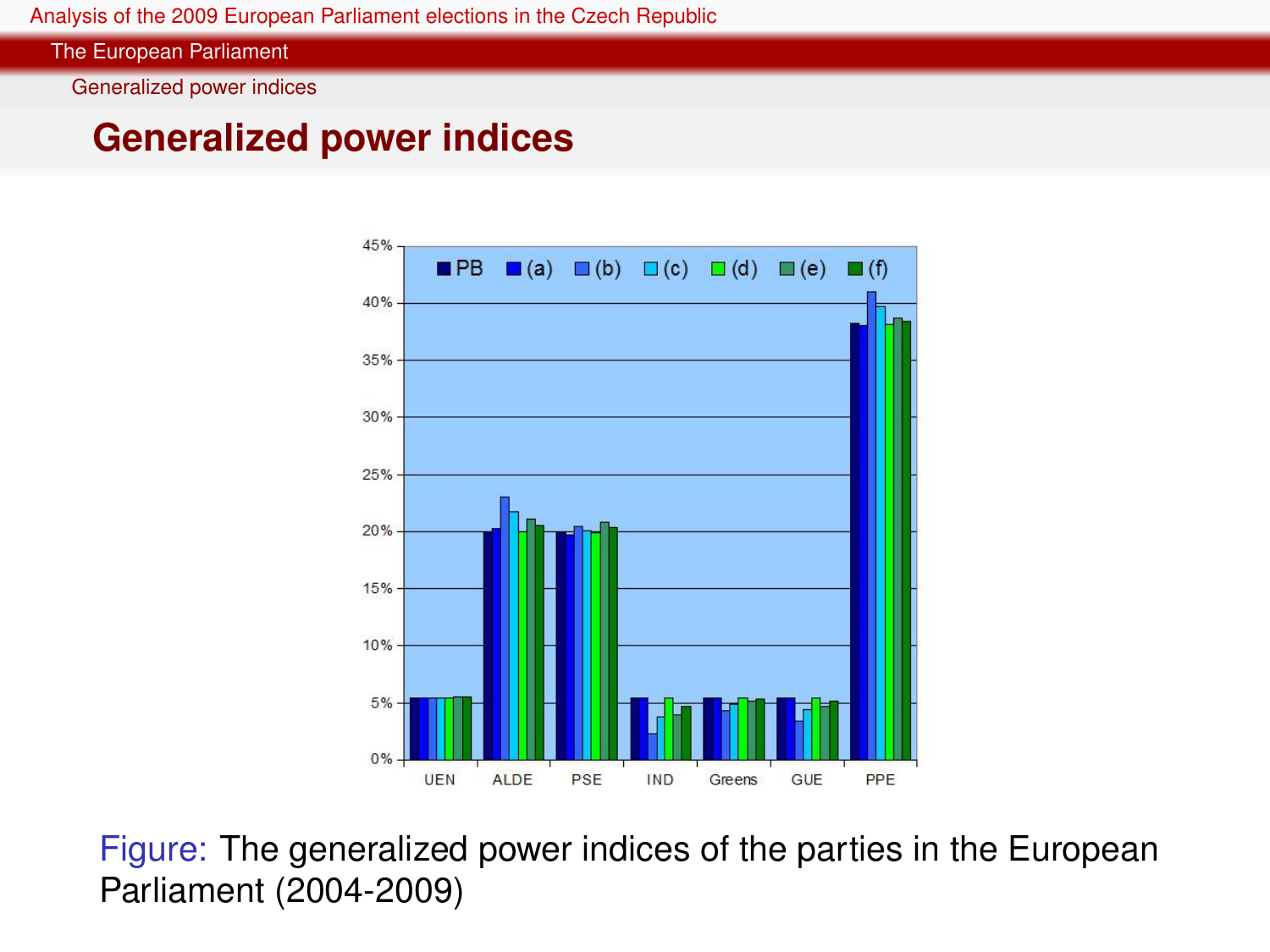The elections to the European Parliament

The elections in the EU

#### **2009 elections in the EU**

- the electoral systems over the EU are different
- there are different numbers of districts (one in the Czech Republic, more in France)
- <span id="page-12-0"></span>• there are different thresholds for entering the scrutiny (most states do not have zero threshold, but in the Cyech Republic, Denmark, France, Lithuania, Latvia, Hungary, Germany, Poland and Slovakia has 5%, in Austria and Sweden it is 4% and in Greece, it is 3%)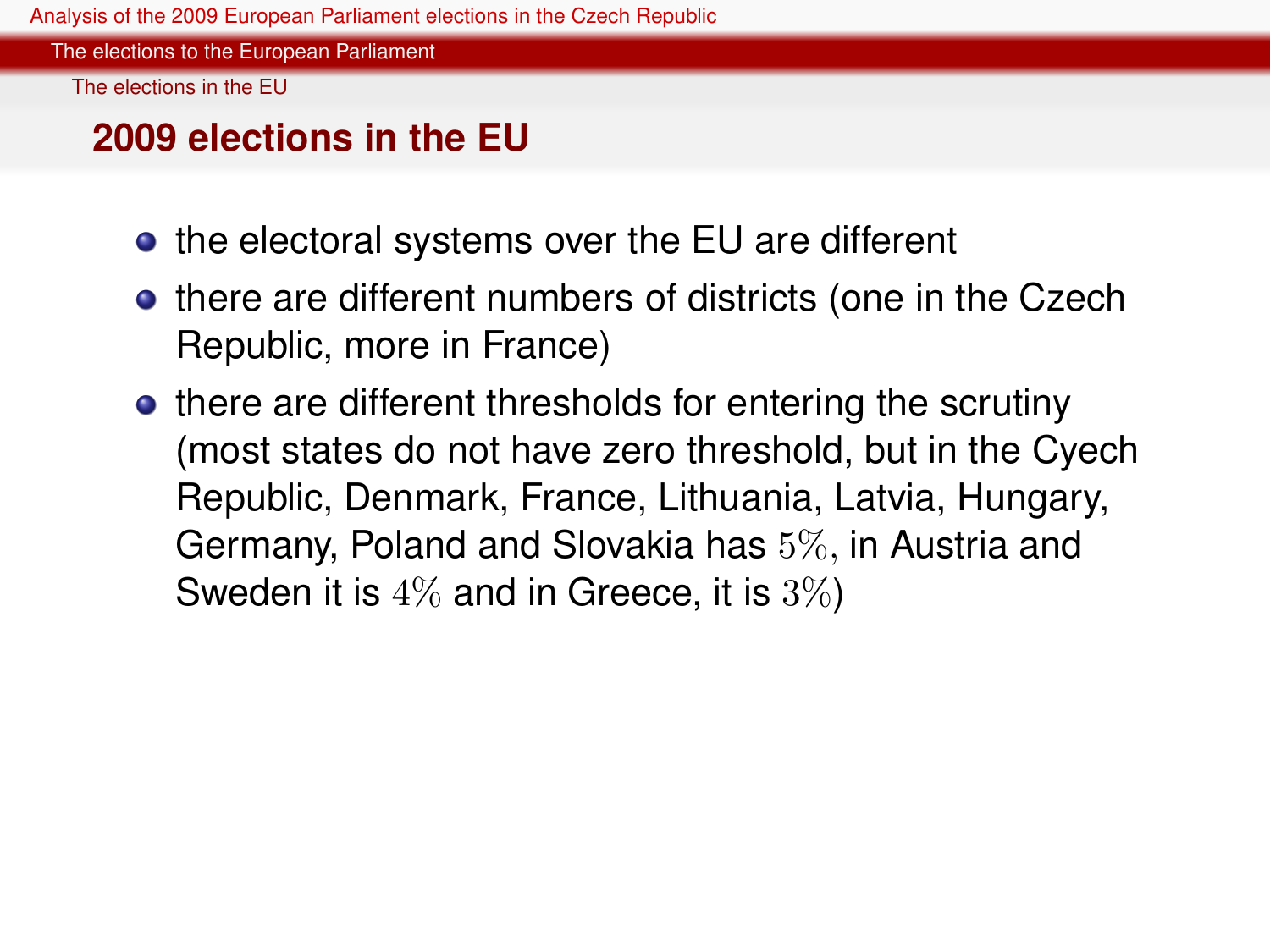The elections to the European Parliament

The elections in the Czch Republic

#### **2009 elections in the Czech Republic**

- one stage, one district electoral system
- $\bullet$  if the party obtains more than  $5\%$  of all submitted votes, it enters the scrutiny
- for the parties which entered scrutiny modified d'Hondt method is used to assign mandates
- <span id="page-13-0"></span>• there are 22 seats in the EP for the Czech Republic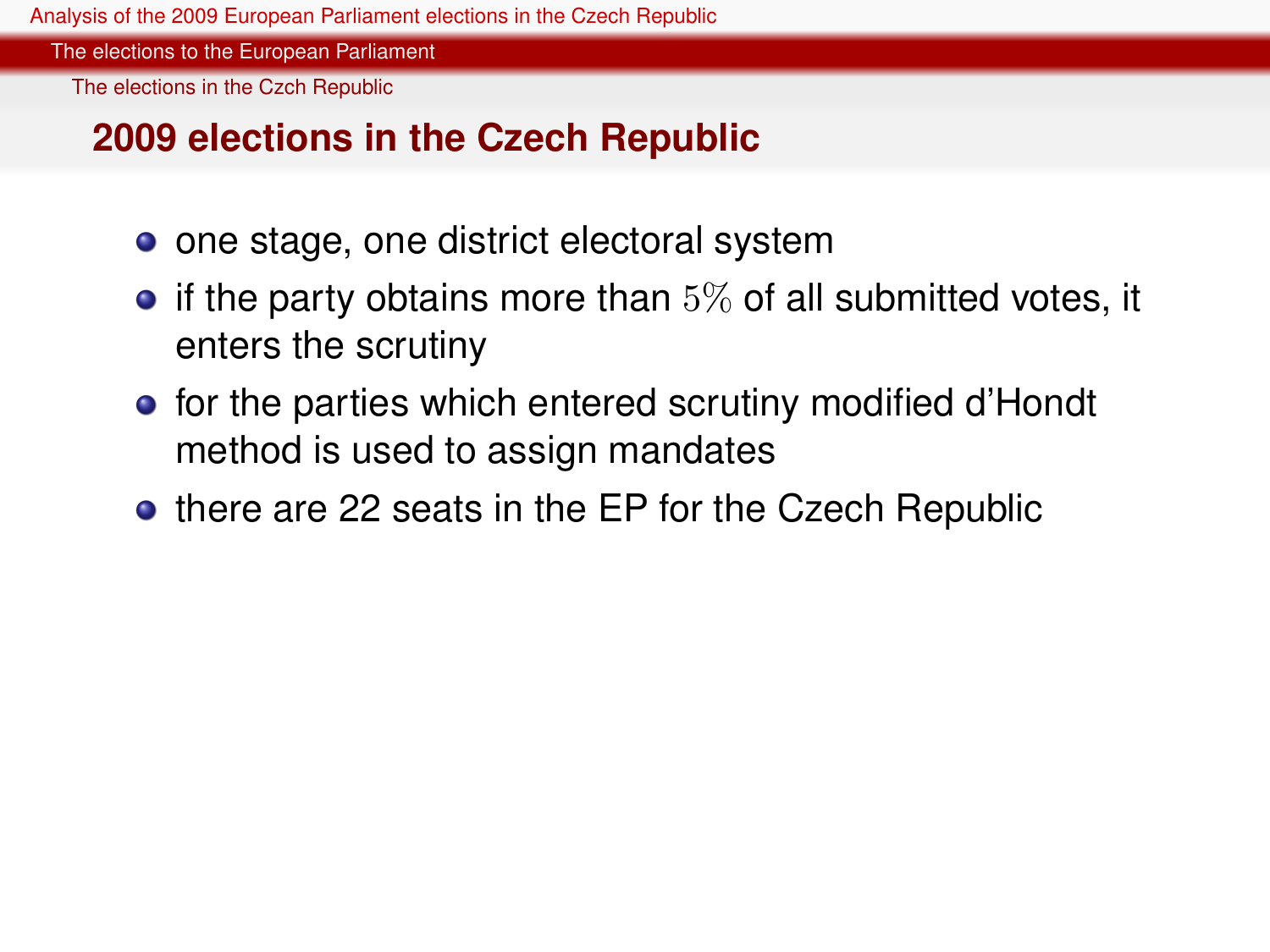The elections to the European Parliament

The elections in the Czch Republic

#### **Modified d'Hondt method**

- we denote  $v_{j}^{SCRUTINY}$  the number of votes obtained by  $j$ -th party in the scrutiny
- we diviede  $v_{j}^{SCRU TINY}$  by the elements of an increasing sequence of positive integer numbers up to 22 for each  $j$
- the results of all the divisions we order in decreasing order
- we assign the 22 mandates to the parties according to this ordering (the party obtains a mandate if and only if the nominator of the given ratio corresponds to the number of votes the party obtained in the elections)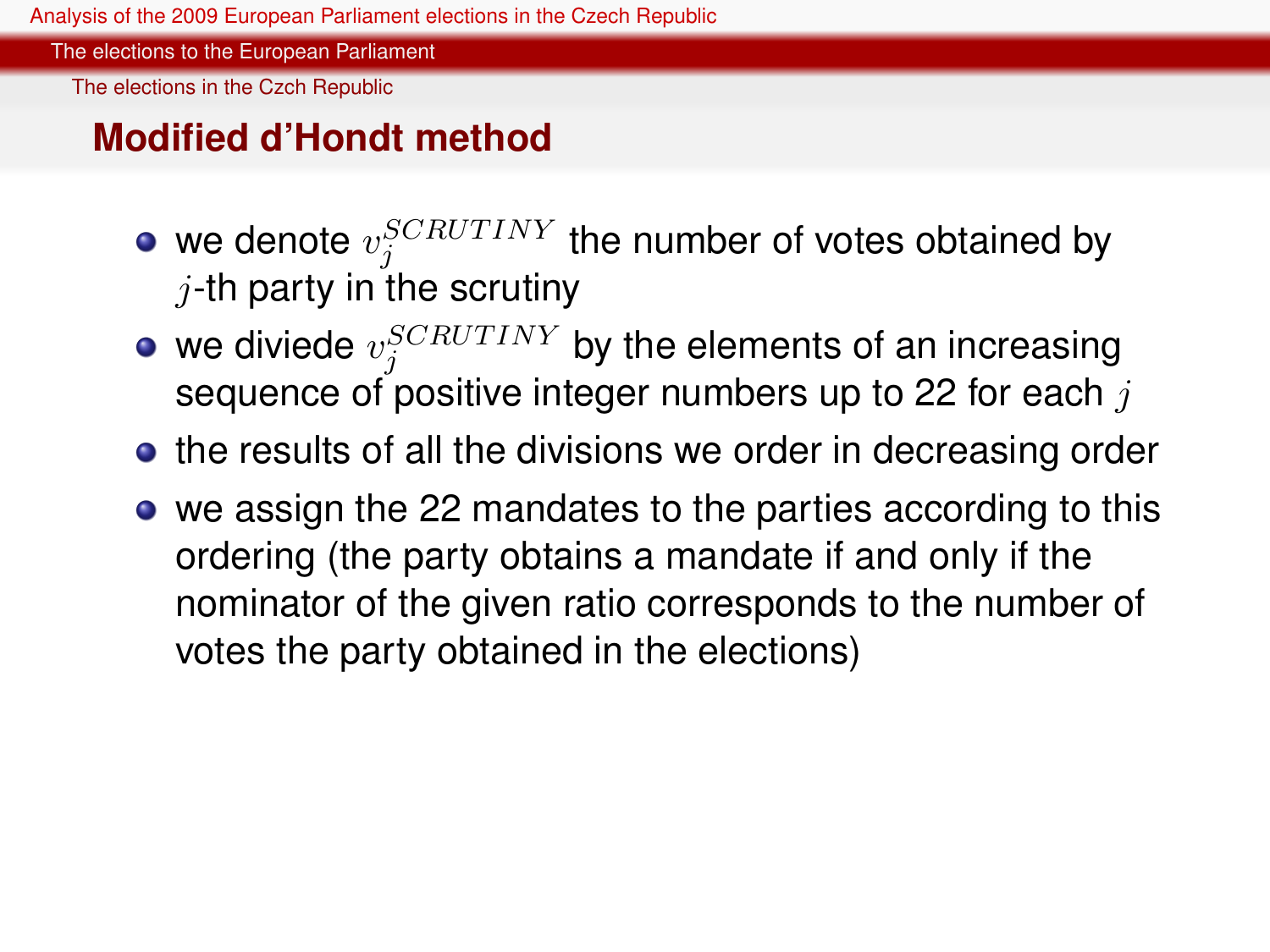The elections to the European Parliament

Probability to enter the scrutiny

# **Probability to enter the scrutiny**

- we assume the multinomial distribution of number of votes assigned to the parties and of the non-participating voters
- we take the parameters of the multinomial distribution for example from the pre-election surveys
- the aim is not to build a predictive model, but to study the probability of entering the scrutiny:

$$
P\left(\frac{X_i}{v - X_{n+1}} > 0.05\right),\,
$$

<span id="page-15-0"></span>where  $v$  is the total number of all voters (no matter if participating or not),  $X_i$  is the number of voters voting for party i and  $X_{n+1}$  is the number of non-participating voters and n is the number of parties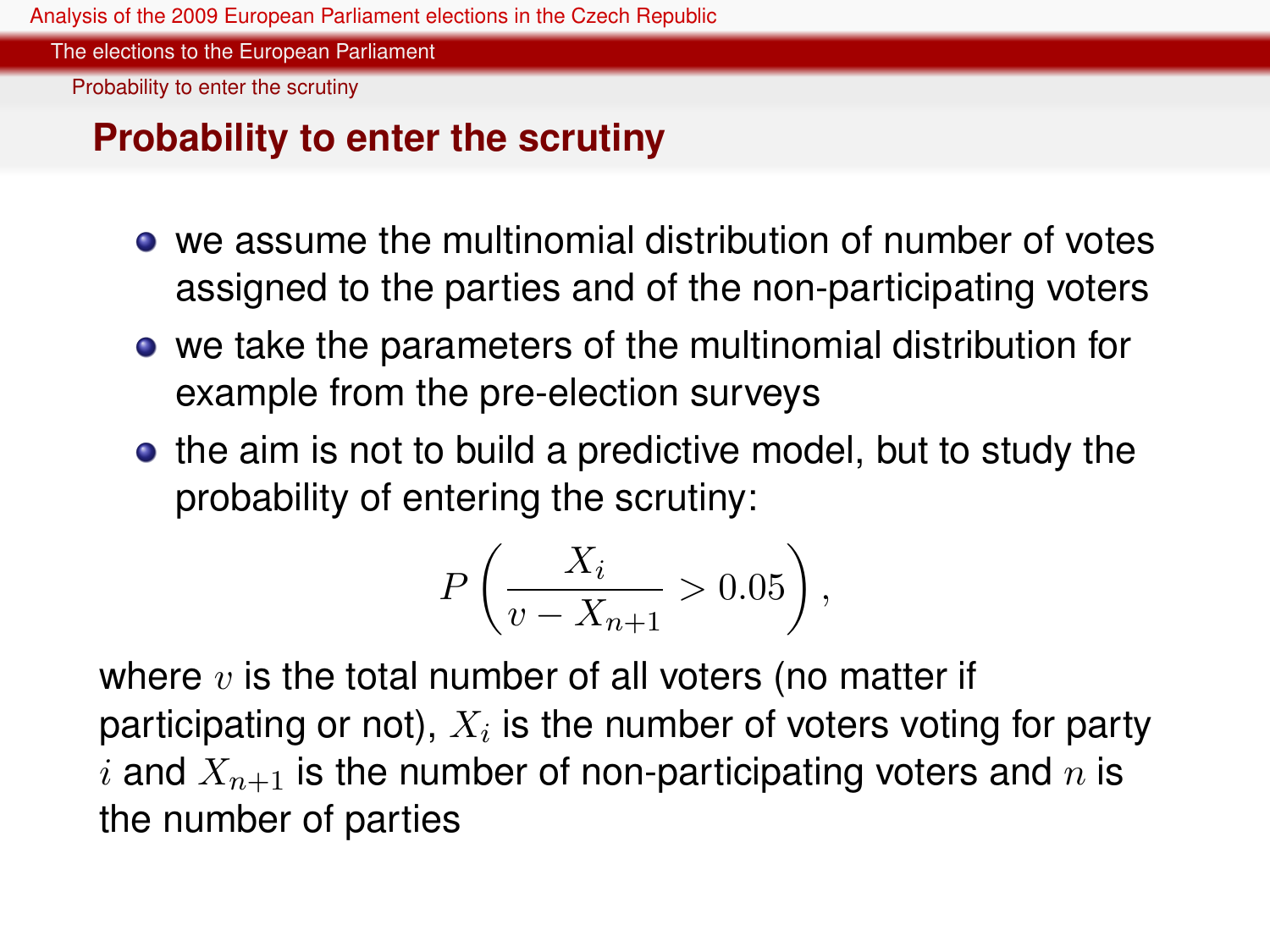The elections to the European Parliament

Probability to enter the scrutiny

#### **Probability to enter the scrutiny**

According to the assumption of multinomial probability, we have:

$$
P(X_i = k_i, X_{n+1}) = \frac{v!}{k_1!k_{n+1}!(v-k_i-k_{n+1})!} p_i^{k_i} p_{n+1}^{k_{n+1}} (1 - p_i - p_{n+1})^{v-k_i-k_{n+1}},
$$

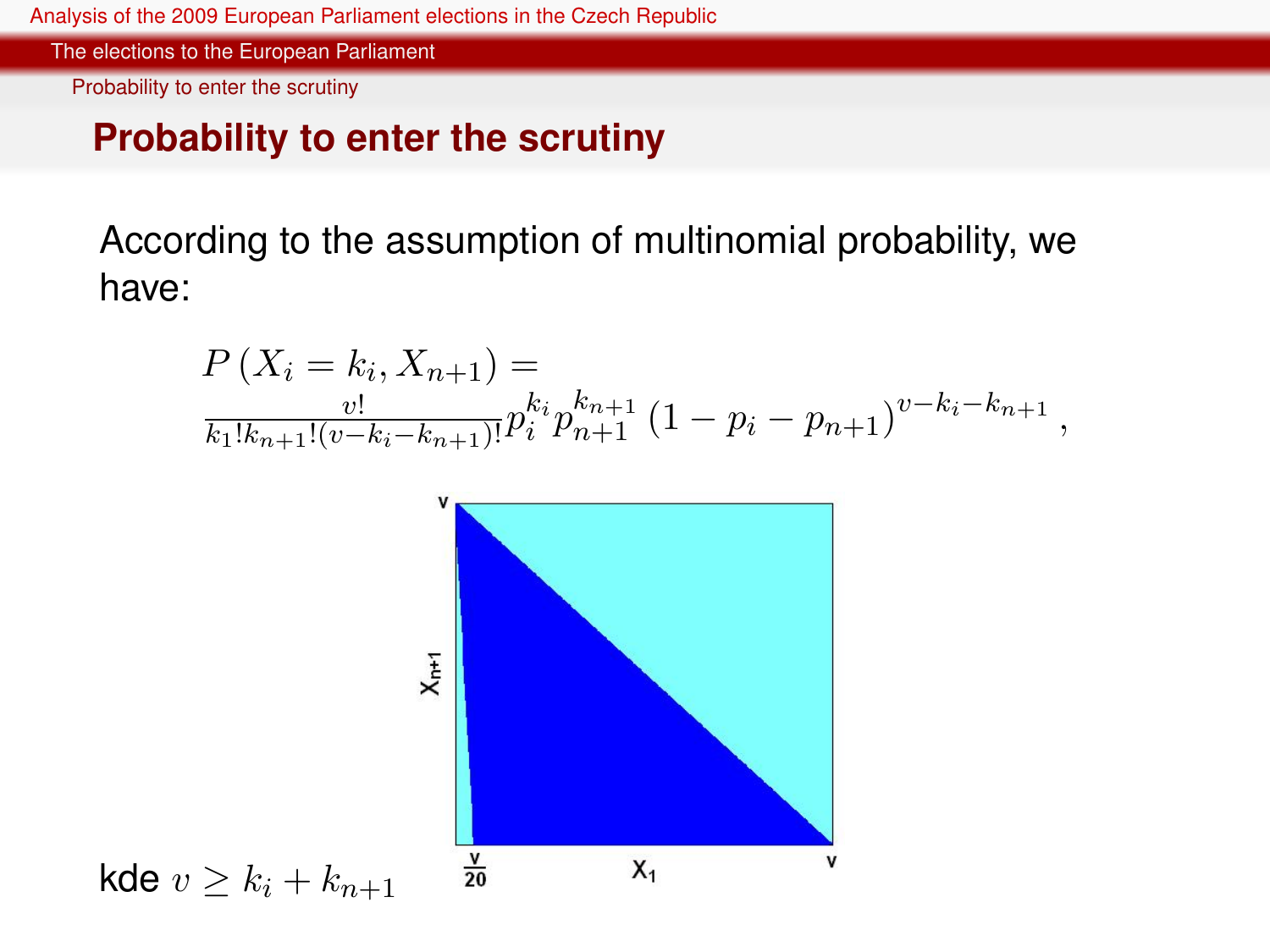The elections to the European Parliament

Probability to enter the scrutiny

### **Probability to enter the scrutiny**

• a priori probability (using assumption about equal parameters of the multinomial distribution)

$$
(X_1, \ldots, X_n, X_{n+1}) \sim M\left(n; \underbrace{1}{n+1}, \ldots, \underbrace{1}{n+1}, \underbrace{1}_{n+1})\right),
$$
  
where  $k$ —th element of this vector represents the number

where  $k-$ th element of this vector represents the number of votes the party  $k$  obtains in the elections, for all  $k \in \{1, \ldots, n\}$  and the number of voters which refuse to vote for any party for  $k = n + 1$ .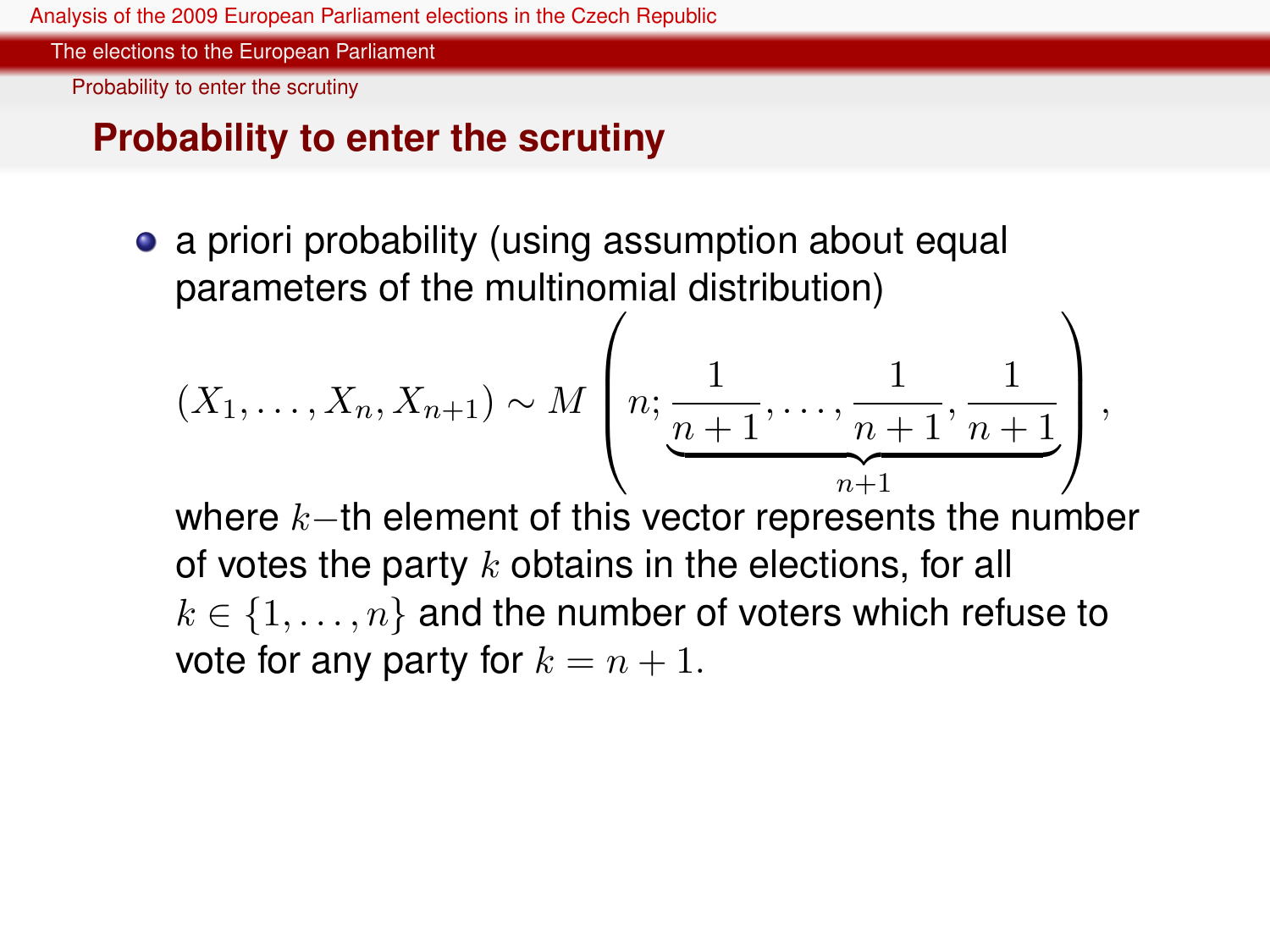The elections to the European Parliament

Probability to enter the scrutiny

# **Probability to enter the scrutiny**

• a posteriori probability (using assumption about estimated propensities of voters to vote for distinct parties)  $(X_1, \ldots, X_n, X_{n+1}) \sim M(n; p_1, \ldots, p_n, p_{n+1})$ , where k–th element of this vector represents the number of votes the party k obtains in the elections, for all  $k \in \{1, \ldots, n\}$  and the number of voters which refuse to vote for any party for  $k = n + 1.$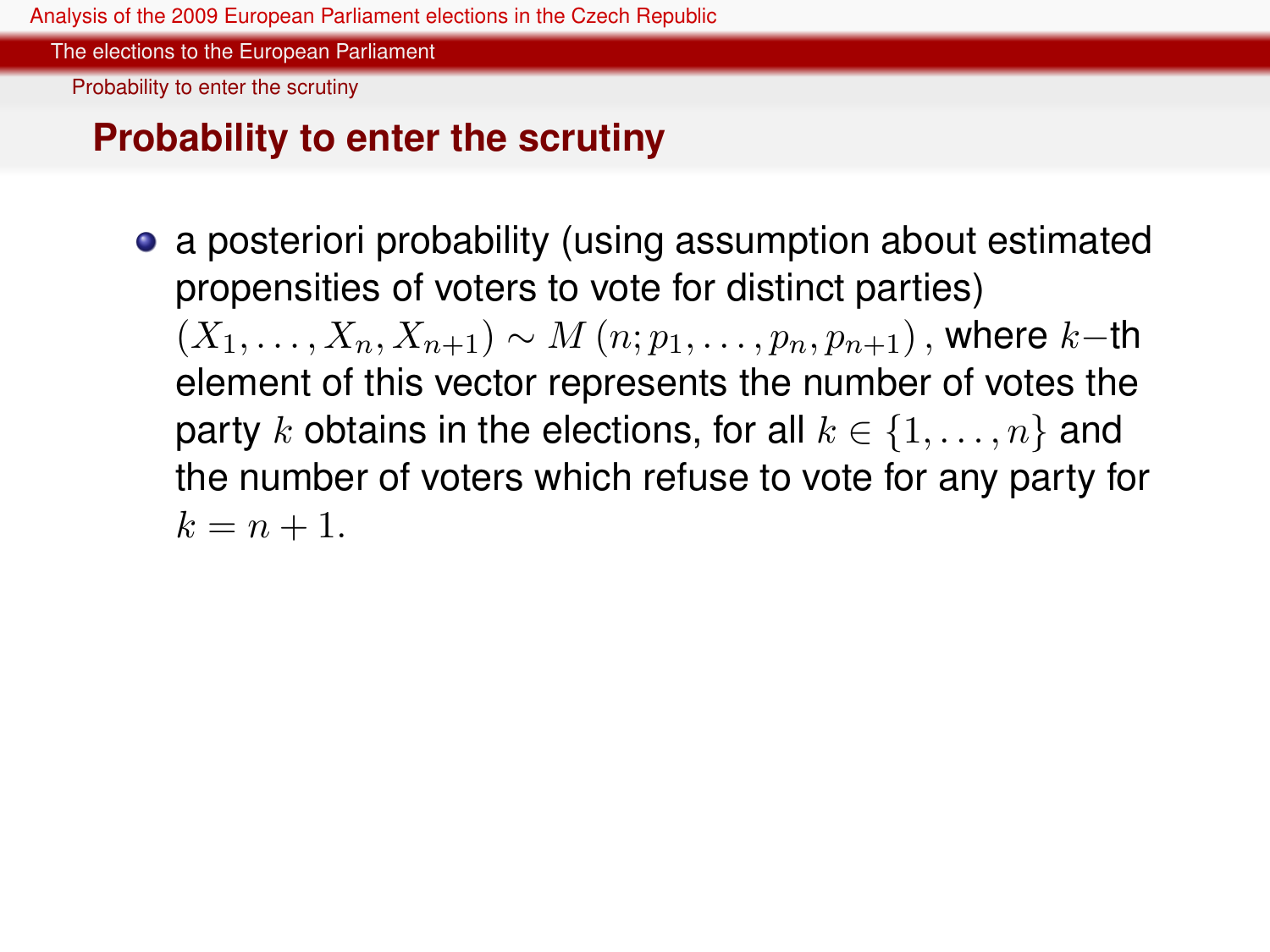The elections to the European Parliament

Probability to enter the scrutiny

# **Probability to enter the scrutiny**

- **•** computational problems with exact probabilities (it is very time demanding)
- have to use generalized binomial coefficients, the Beta function:

$$
\sum_{i=0}^{s} \binom{n}{i} p^{i} (1-p)^{n-i} = F_{2(n-s),2(s+1)} \left[ \frac{(s+1)(1-p)}{p(n-s)} \right],
$$

where  $F_{a,b}[x]$  is the value of the Fisher-Snedecor distribution functon with  $a$  and  $b$  degrees of freedom in the point  $x$ .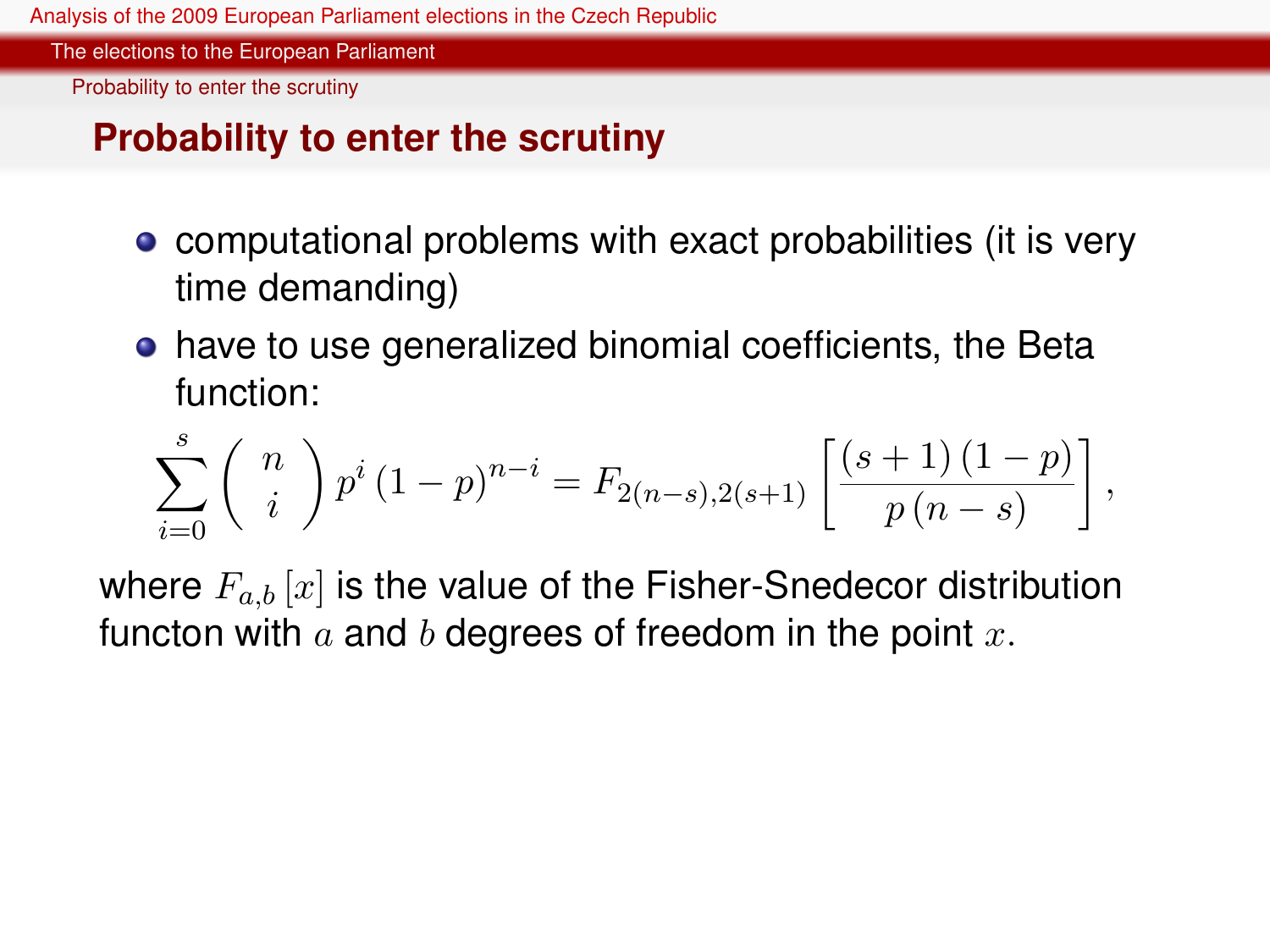The elections to the European Parliament

Probability to enter the scrutiny

## **Probability to enter the scrutiny**

$$
\begin{split} &\left[\frac{v}{20}\right] \, v^{-20k_1} \\ &\sum_{k_1=0} \, \sum_{k_{n+1}=0} P\left(X_1 = k_1, X_{n+1} = k_{n+1}\right) = \\ &\left[\frac{v}{20}\right] \\ &\sum_{k_1=0} \, \left(\begin{array}{c} v \\ k_1 \end{array}\right) p_1^{k_1} \left(1 - p_1\right)^{v-k_1} \,. \\ &\left. F_{2(19k_1),2(v-20k_1+1)} \left(\frac{(v-20k_1+1)\left(1-\frac{p_{n+1}}{1-p_1}\right)}{\frac{p_{n+1}}{1-p_1} \left(19k_1\right)}\right)\right. = \\ &\left. \left. \sum_{k_1=1} \, \left[F_{2(v-k_1),2(k_1+1)} \left(\frac{(k_1+1)\left(1-p_1\right)}{p_1 \left(v-k_1\right)}\right) - F_{2(v-k_1+1),2k_1} \left(\frac{k_1\left(1-p_1\right)}{p_1 \left(v-k_1+1\right)}\right)\right]\right]. \\ &\left. F_{2(19k_1),2(v-20k_1+1)} \left(\frac{(v-20k_1+1)\left(1-\frac{p_{n+1}}{1-p_1}\right)}{\frac{p_{n+1}}{1-p_1} \left(19k_1\right)}\right) + (1-p_1)^v \right. \end{split}
$$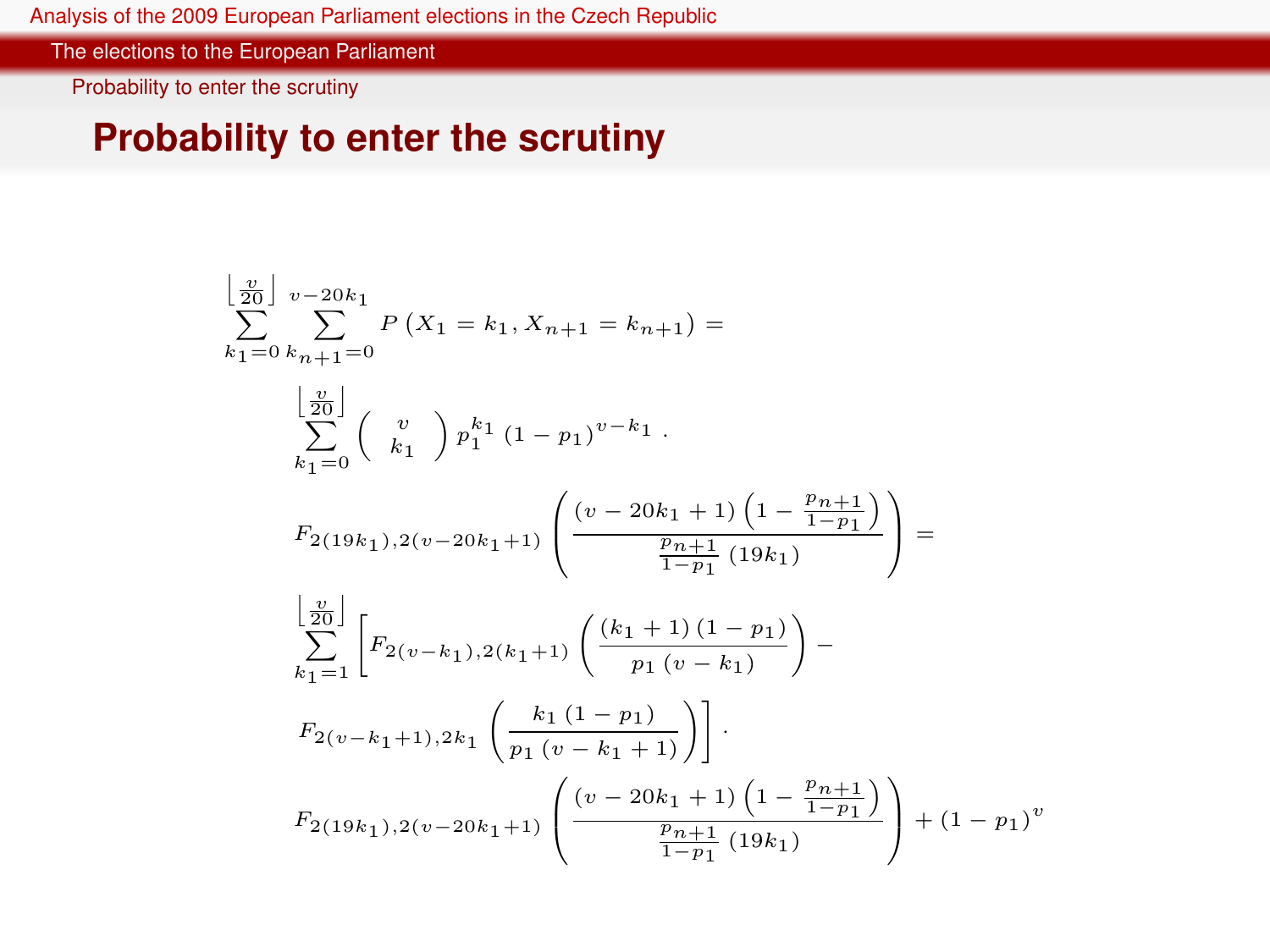The elections to the European Parliament

Probability to enter the scrutiny

### **Probability to enter the scrutiny**

| Občanská demokratická strana       | $p_1 = 0.0867$    | Strana důstojného života             | $p_{13} = 0.0003$ |
|------------------------------------|-------------------|--------------------------------------|-------------------|
| Česká strana sociálně demokratická | $p_2 = 0.0834$    | Evropská demokratická strana         | $p_{14} = 0.0045$ |
| Komunistická strana Čech a Moravy  | $p_3 = 0.0402$    | Dělnická strana                      | $p_{15} = 0.0024$ |
| KDU-CSL                            | $p_4 = 0.0171$    | Strana svobodných občanů             | $p_{16} = 0.0033$ |
| Strana zelených                    | $p_5 = 0.0069$    | Moravané                             | $p_{17} = 0.0021$ |
| Nezávislí                          | $p_6 = 0.0117$    | Starostové a nezávislí               | $p_{18} = 0.0036$ |
| Libertas.cz                        | $p_7 = 0.0027$    | Česká strana národně socialistická   | $p_{19} = 0.0030$ |
| Věci veřejné                       | $p_8 = 0.0054$    | Volte Pravý Blok                     | $p_{20} = 0.0018$ |
| Zelení                             | $p_9 = 0.0036$    | Strana demokracie a svobody          | $p_{21} = 0.0015$ |
| Suverenita                         | $p_{10} = 0.0105$ | Koruna Česká                         | $p_{22} = 0.0006$ |
| Demokratická SZ                    | $p_{11} = 0.0039$ | Nejen hasiči a živnostníci s učiteli | $p_{23} = 0.0003$ |
| SNK-ED                             | $p_{12} = 0.0030$ | Strana svobodných demokratů          | $p_{24} = 0.0015$ |
| No party                           | $p_{25} = 0.7000$ |                                      |                   |

Based on  $SC\&C$  pre-election survey.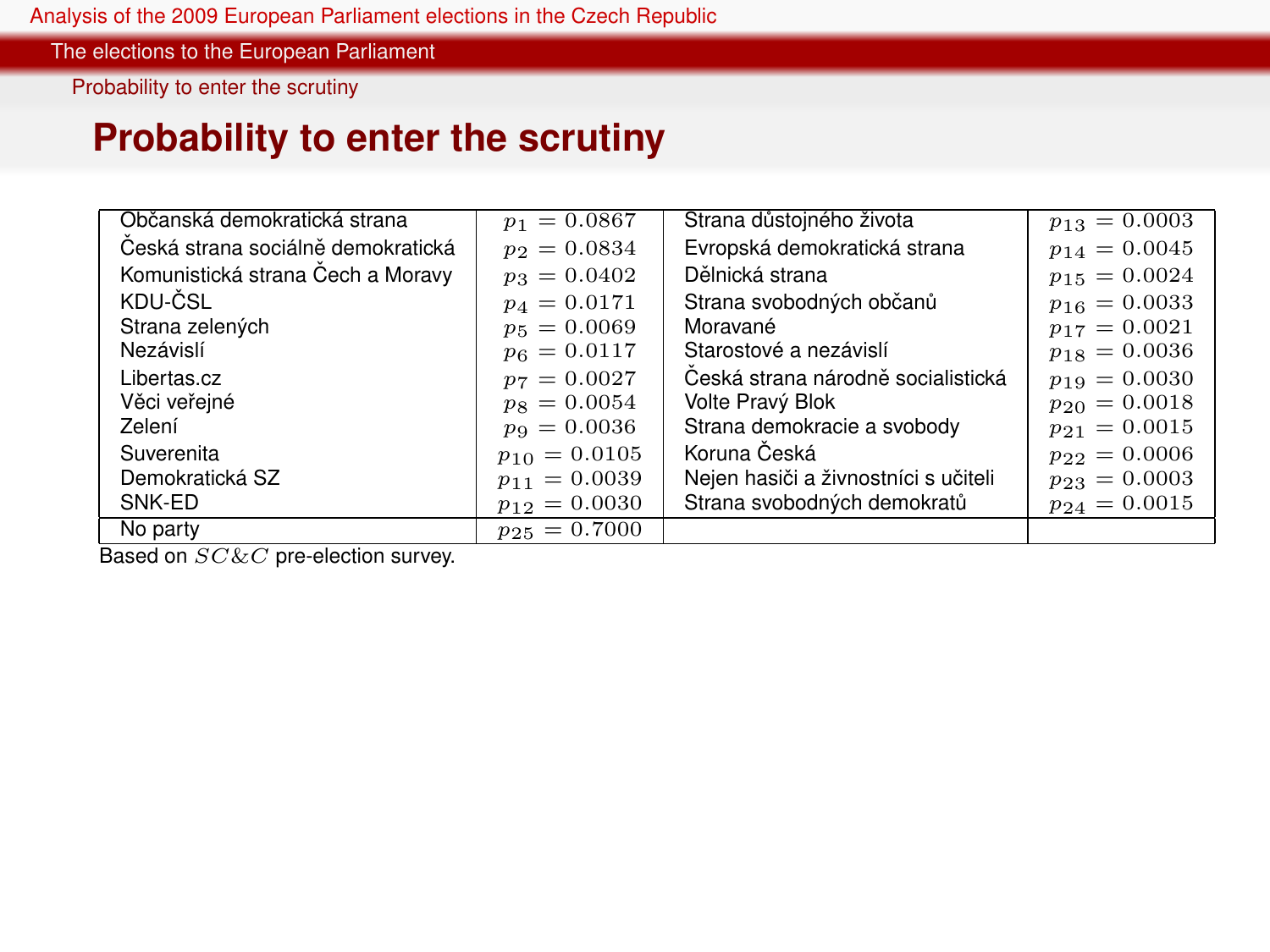The elections to the European Parliament

Probability to enter the scrutiny

#### **Probability to enter the scrutiny**



Figure: The probability to enter the scrutiny as a function of the party's share on the total number of votes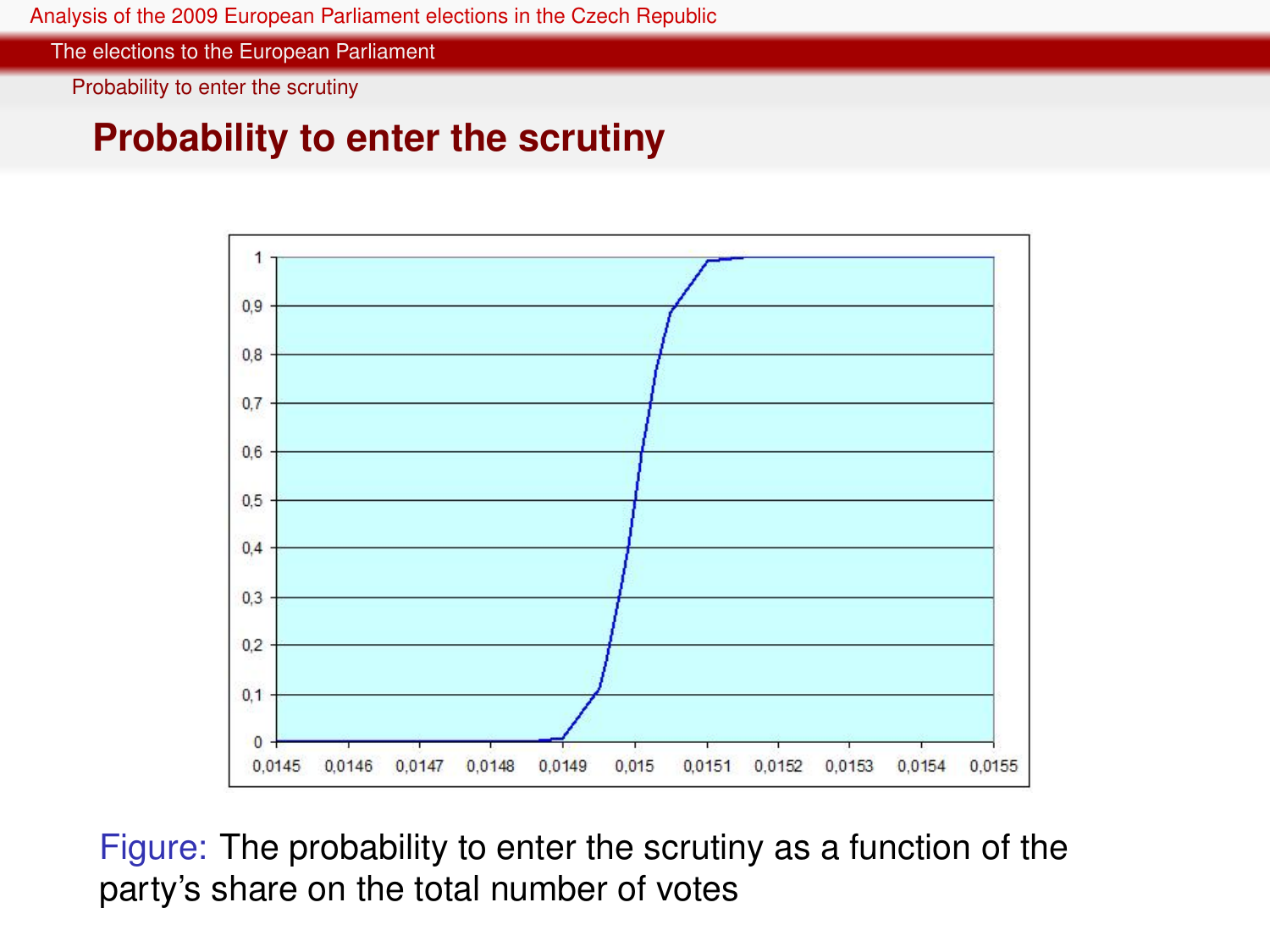The elections to the European Parliament

Probability to influence entering scrutiny

# **Probability to influence entering scrutiny**

<span id="page-23-0"></span>

| Description                                          | Probability expression                                                                                                             |
|------------------------------------------------------|------------------------------------------------------------------------------------------------------------------------------------|
| Probability that party i enters the scrutiny.        | $P_{(I)} := P\left(\frac{X_i}{v - X_{n+1}} > 0.05\right)$                                                                          |
| Probability that party $i$ enters the scrutiny when  |                                                                                                                                    |
| given voter votes for it and does not enter the      | $P_{(II)} := P\left(\frac{X_i+1}{v-X_{n+1}} > 0.05 \wedge \frac{X_i}{v-X_{n+1}} \le 0.05\right)$                                   |
| scrutiny when he or she votes for party $i \neq i$ . |                                                                                                                                    |
| Probability that party $i$ enters the scrutiny when  |                                                                                                                                    |
| given voter votes for it and does not enter the      | $P_{(III)} := P\left(\frac{X_i+1}{v-X_{n+1}+1} > 0.05 \wedge \frac{X_i}{v-X_{n+1}} \le 0.05\right)$                                |
| scrutiny when he or she does not vote at all.        |                                                                                                                                    |
| Probability that given voter gets to a situation     | $P_{(IV)} :=$                                                                                                                      |
| where he can change the set of parties entering the  | $P\left(\vee_{i=1}^{n}\left[\left(\frac{X_{i}}{v-1-X_{n+1}}\leq 0.05 \wedge \frac{X_{i}+1}{v-X_{n+1}} > 0.05\right)\right]\right)$ |
| scrutiny on his or her own.                          | $\lor \lor_{j=1,j\neq i}^{n}\left(\frac{x_{j}}{v-1-X_{n+1}}>0.05 \land \frac{x_{j}}{v-X_{n+1}}\leq 0.05\right)\bigg  \bigg $       |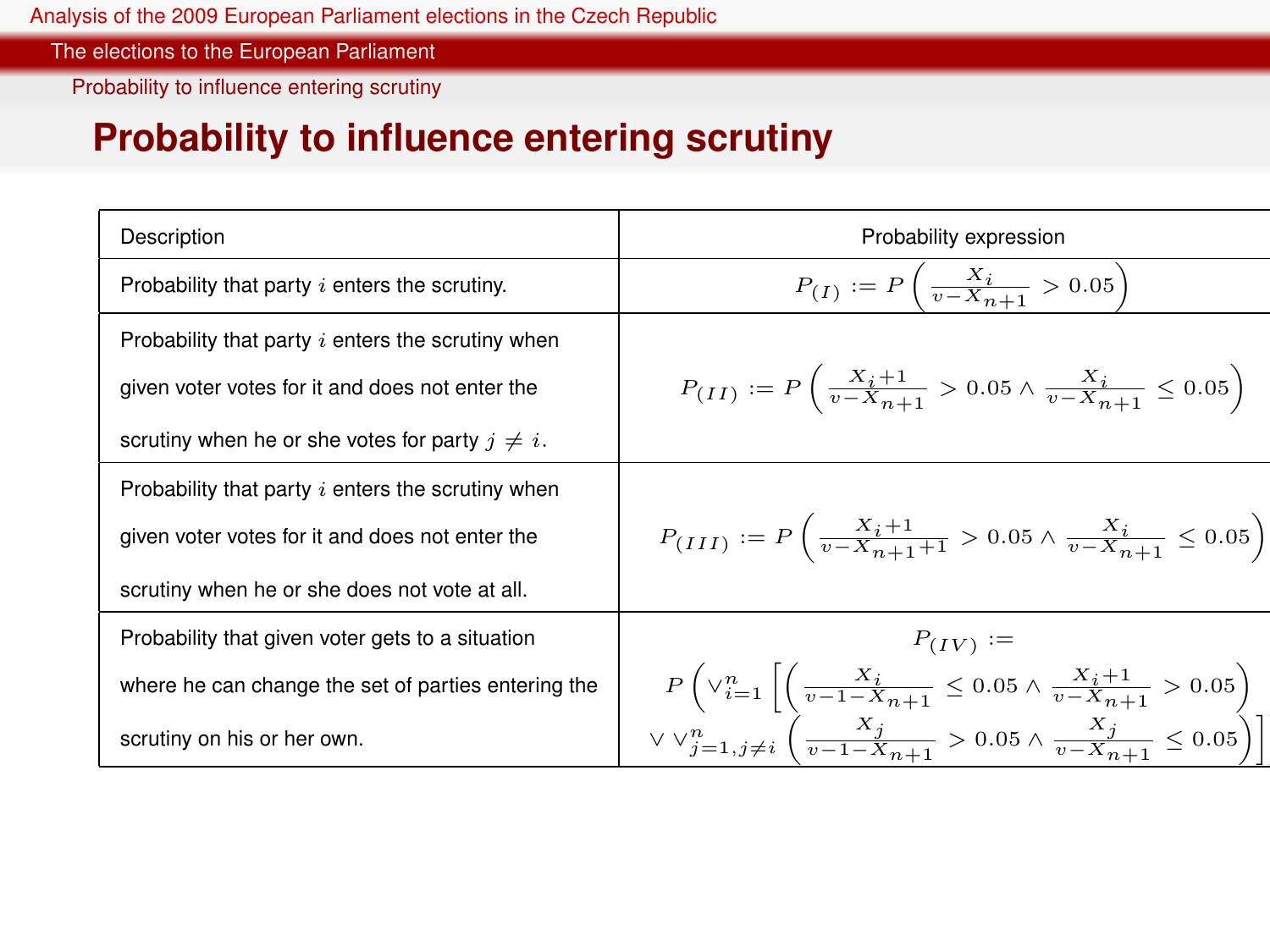The elections to the European Parliament

Probability to influence entering scrutiny

## **Probability to influence entering scrutiny**

- **•** influential situation is such a situation where a single voter can change the set of parties which enter the scrutiny on his or her own
- there are two types of influential situations:
- **1** direct (single voter introduces a party into the scrutiny by voting for it)
- 2 indirect (single voter avoids a party to enter the scrutiny by voting for another party)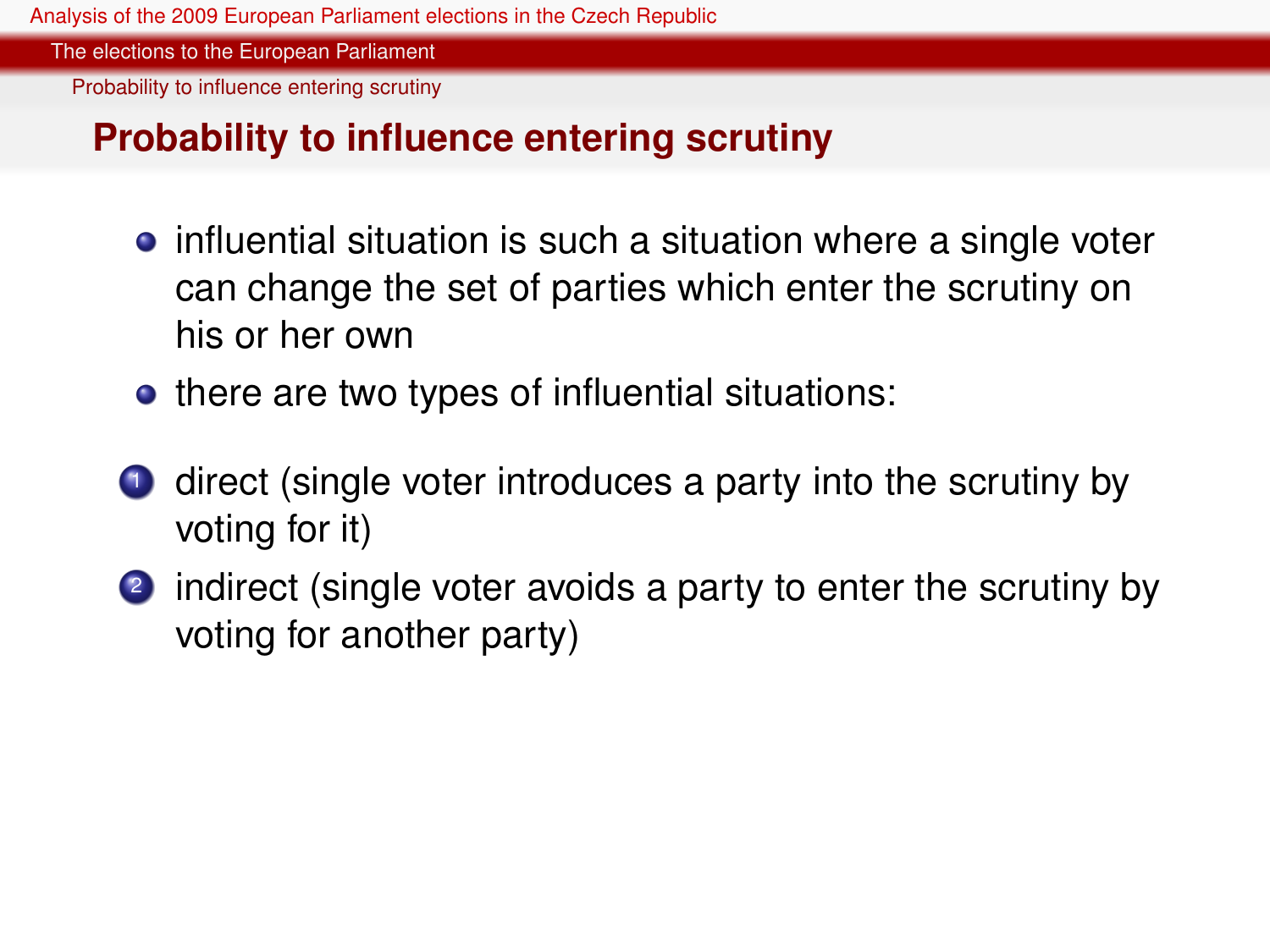The elections to the European Parliament

Probability to influence entering scrutiny

# **Probability to influence entering scrutiny**

• the number of distinct outcomes single voter can face can be computed using the formula

$$
D_{out} = \left(\begin{array}{c} v+n \\ n \end{array}\right),
$$

where  $v$  is the number of voters and  $n$  is the number of parties.

• the number of distinct outcomes, where the voter is influntial can be computed using the formula

$$
\sum_{k=0}^{v-2} \sum_{i=1}^{n-1} (-1)^{i+1} \binom{n}{i} \binom{v-1-k-i}{n-1-i} + n-1-i + 1,
$$

where  $v$  is the number of voters and  $n$  is the number of parties.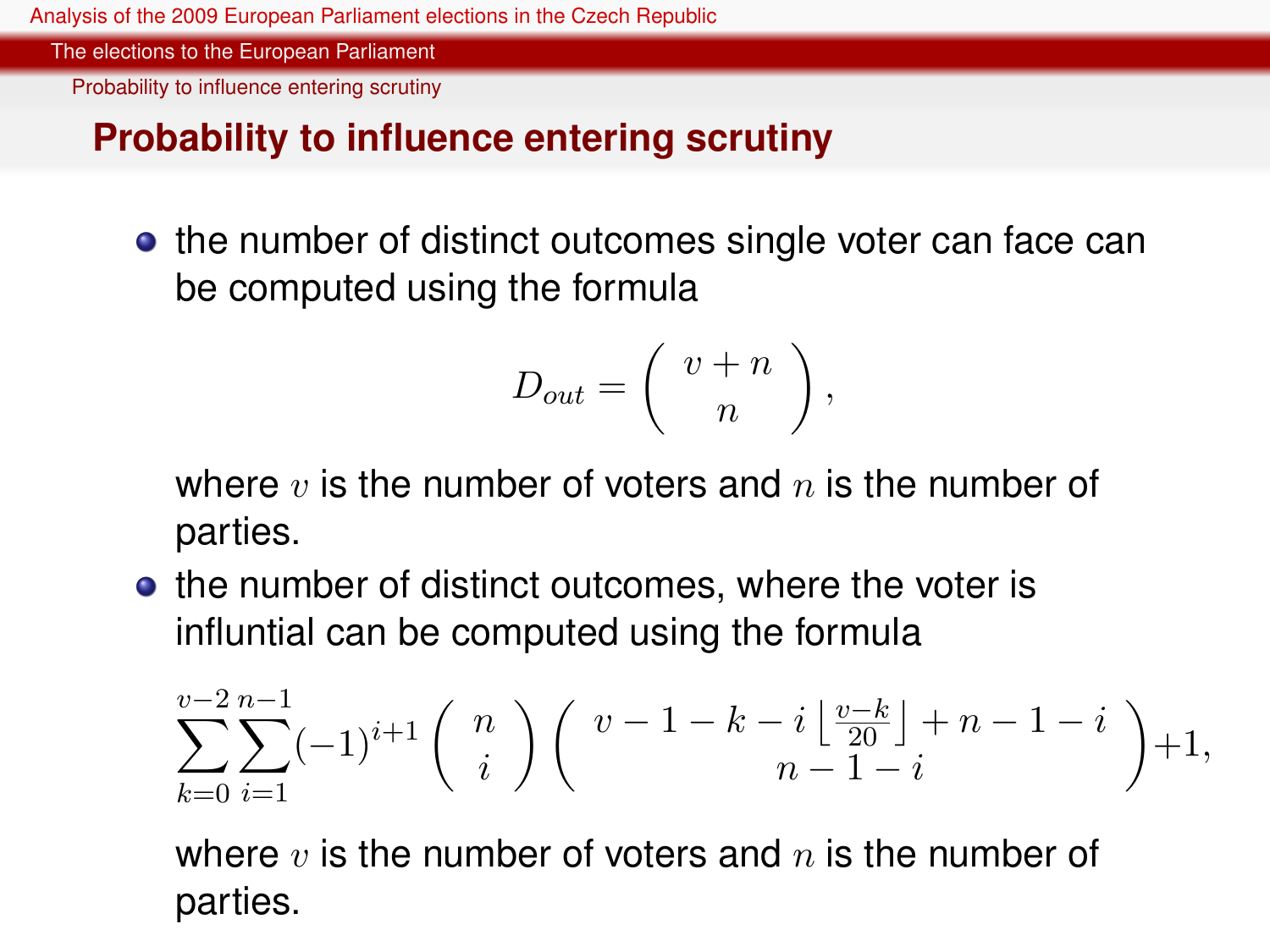The elections to the European Parliament

Probability to influence entering scrutiny

# **Probability to influence entering scrutiny**

using the above formulas, we compute the ratio of the number of influential outcomes and all possible outcomes:

$$
0.0000221813 = \frac{5.466 \cdot 10^{137}}{2.464 \cdot 10^{142}}
$$

• the number of such influential situations, where a single voter can influence entering scrutiny for one given party can be computed using formula:

$$
\sum_{k=0}^{v-1} \left( \begin{array}{c} v-1-k+n-2-\left\lfloor \frac{v-k}{20} \right\rfloor \\ n-2 \end{array} \right).
$$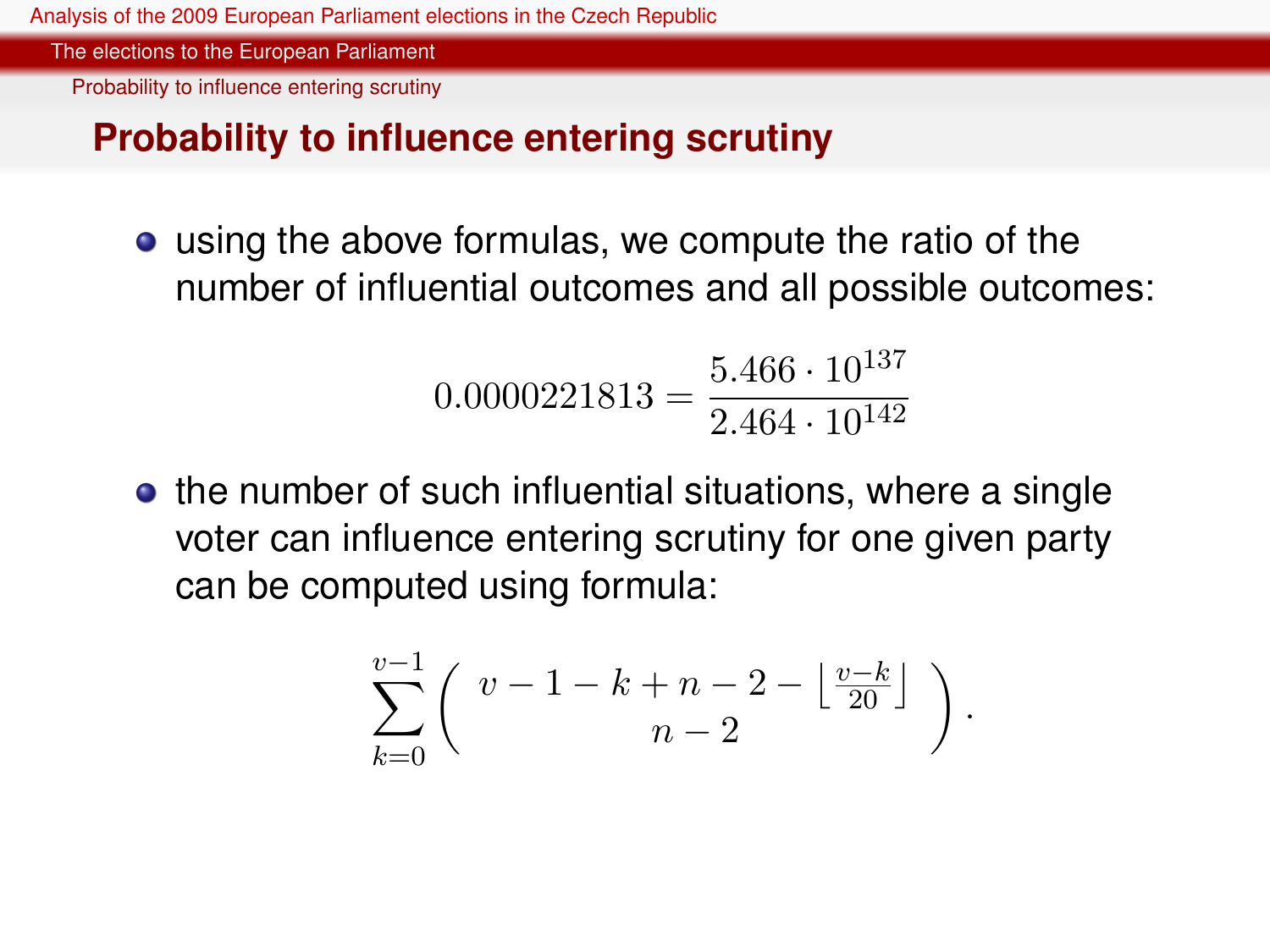### **The game of elections**

- stochastic single round simultaneous move game of two players (single voter, all the other voters)
- $\bullet$  assuming cost C of participating in the elections
- assuming individual additional gains from each distinct party entering the scrutiny  $G_1, \ldots, G_n$ , where each gain can be either positive, zero or negative
- we denote  $\Omega_i$  the set of all outcomes, where the single voter can make the party enter the scrutiny on his or her own by voting for this party
- <span id="page-27-0"></span>we denote  $\Theta_i$  the set of all outcomes, where the single voter can make the party not enter the scrutiny on his or her own by voting for another party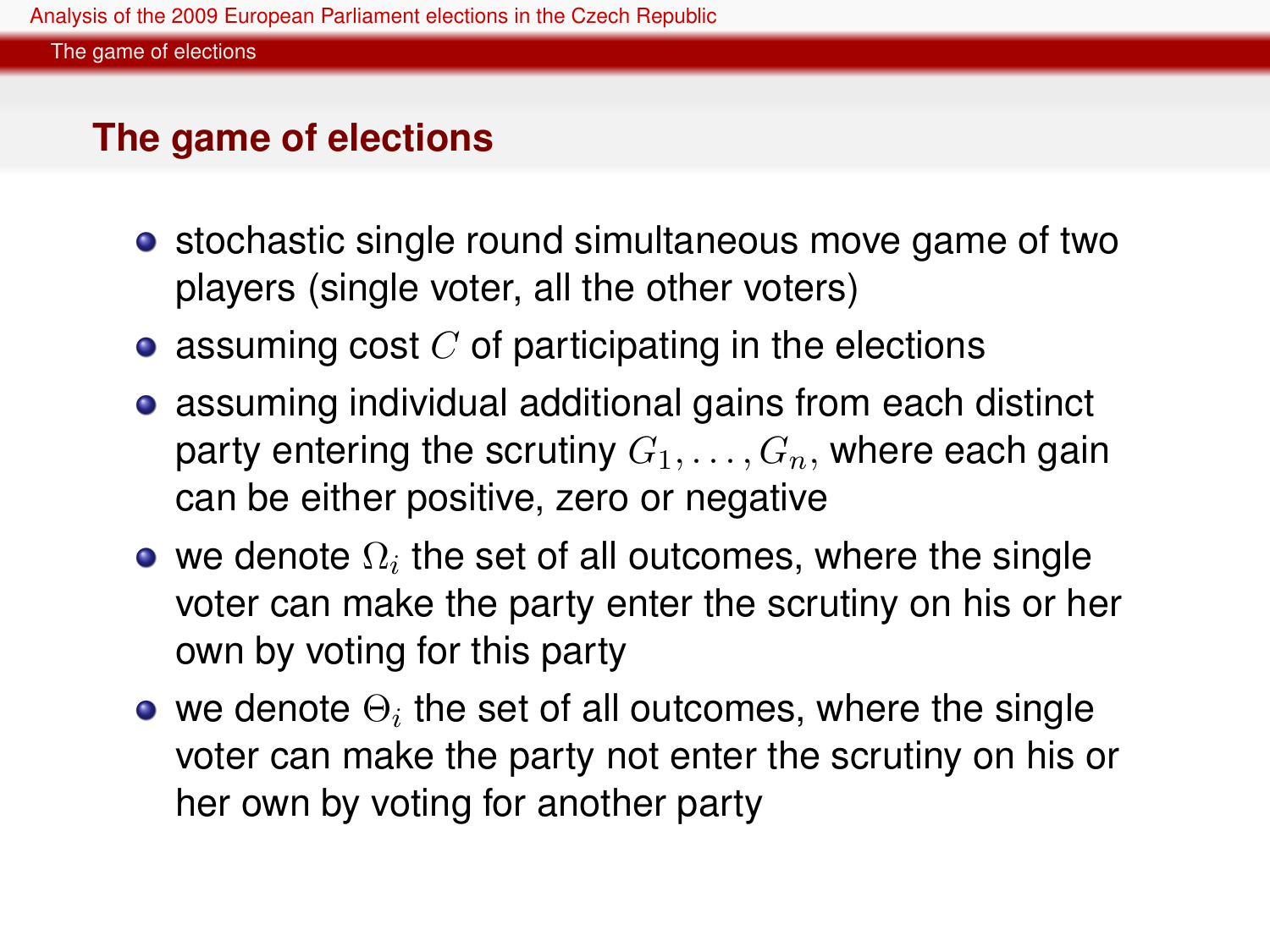Rational voter

# **Rational voter**

The rational voter support the party for which he or she has the highest expected gain and so his expected pay-off is given by

$$
EP_R=\max\left\{\max_{i=1,...,24}\left\{\left(P(\Omega_i)\cdot G_{1,i}+\sum_{j=1,j\neq i}^{24}P\left(\Theta_j\right)G_{2,j}\right)-C\right\},0\right\}.
$$

<span id="page-28-0"></span>Whenever  $EP_R > 0$ , then the rational voter votes for some of the parties, otherwise he or she would not.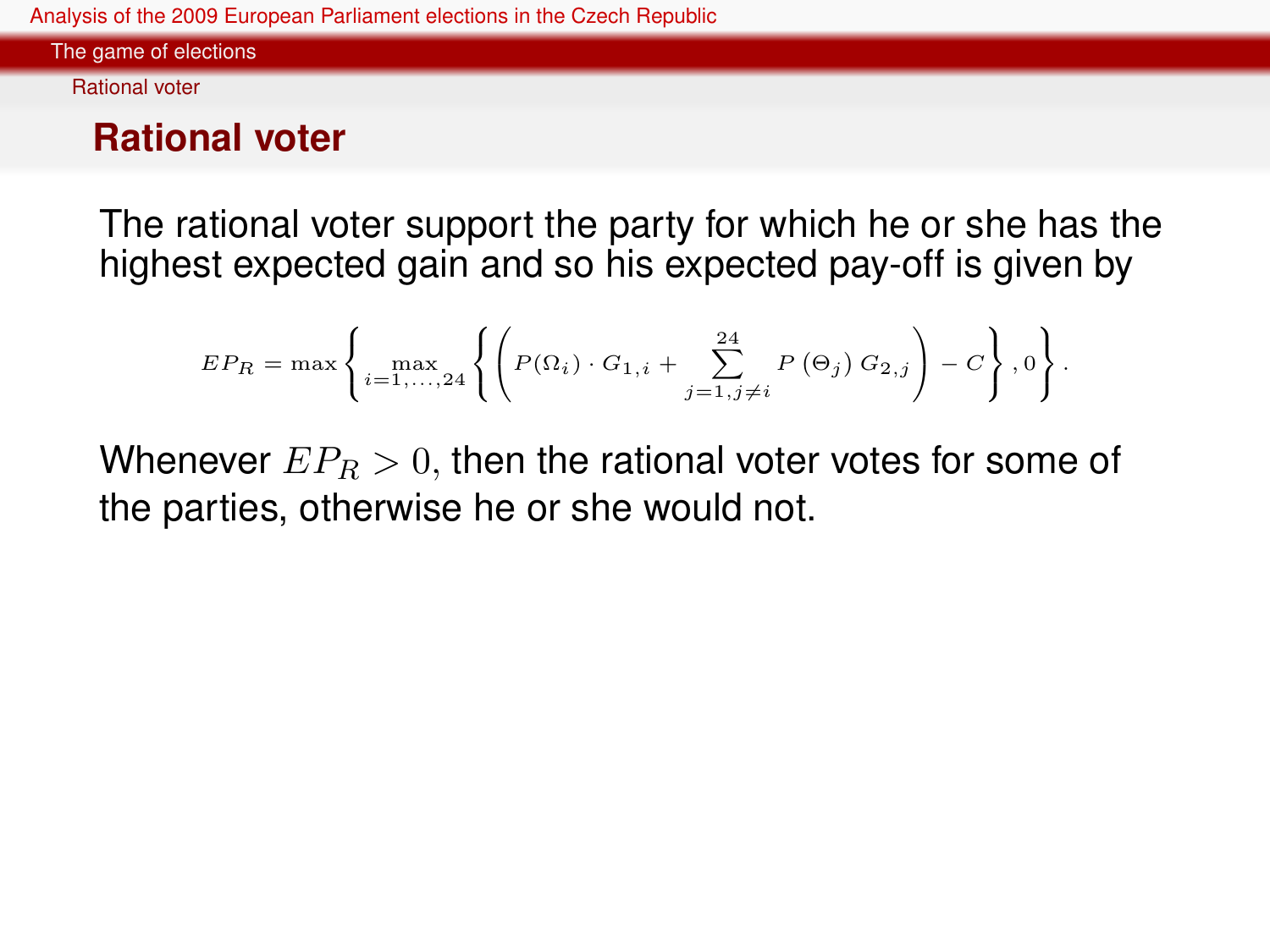Semi-rational voter

# **Semi-rational voter**

The semi-rational voter choses the supported party for which he or she maximizes the gain given just by making a party to enter the scrutiny. His or her expected pay-off is given by

$$
EP_{SR} = \max \left\{ \max_{i=1,...,24} \left\{ (P(\Omega_i) \cdot G_{1,i}) - C \right\} + \sum_{j=1,j \neq i_{max}}^{24} P(\Theta_j) G_{2,j}, 0 \right\},\,
$$

<span id="page-29-0"></span>where  $i_{max} = \arg \max_{i=1,...,24} \left\{ (P(\Omega_i) \cdot G_{1,i}) - C \right\}$ . Whenever  $E P_{SB} > 0$ , then the semi-rational voter votes for some of the parties, otherwise he or she would not.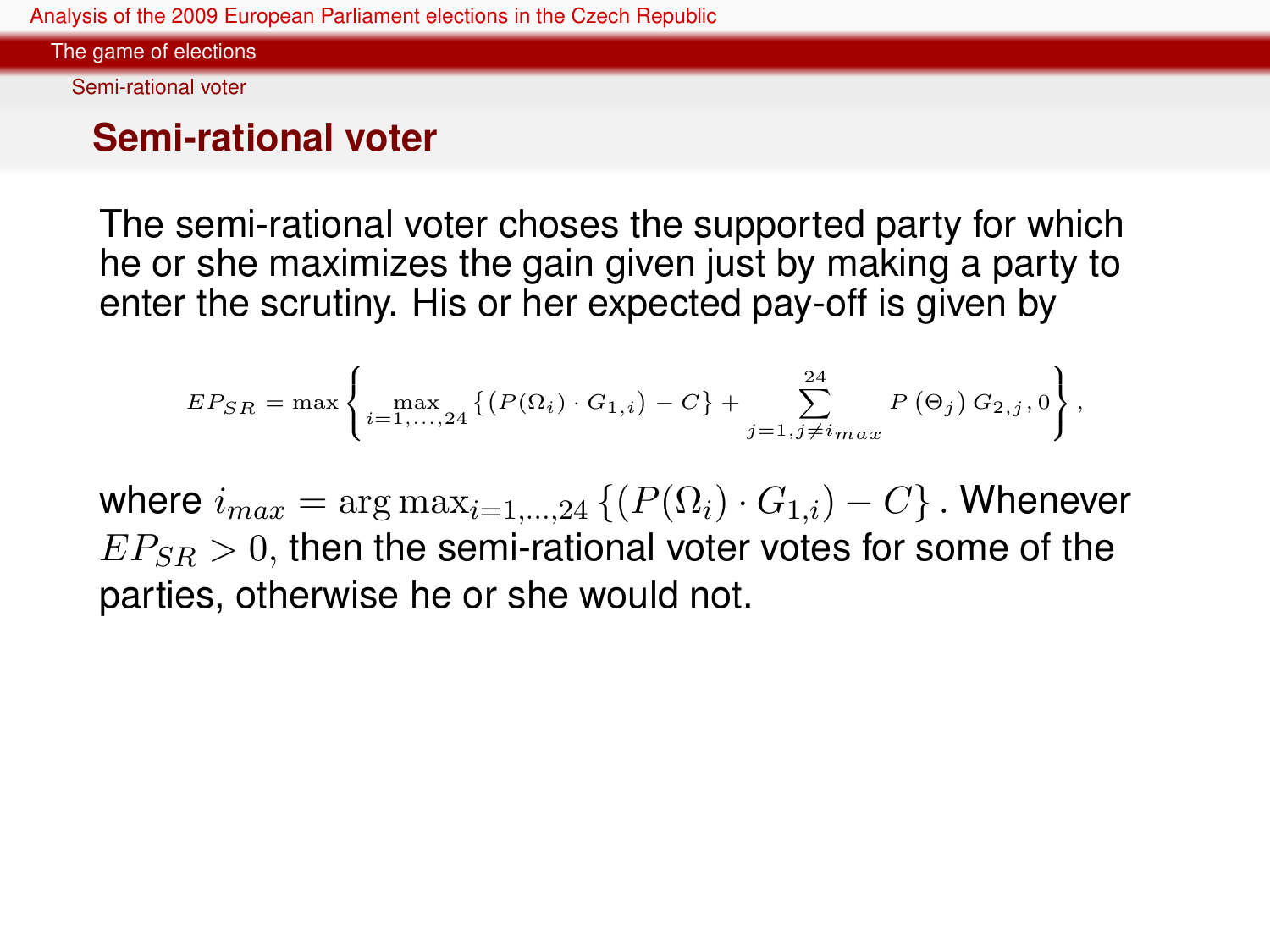Non-rational voter

# **Non-rational voter**

The non-rational voter choses the supported party randomly and so his expected pay-off is given by the probability distribution of his or her support. However if we assume the usual uniform distribution over all the possible actions the voter has, it is given by

$$
EP_{NR}=\sum_{i=1}^{24}\left[\frac{1}{25}\left(P(\Omega_i)\cdot G_{1,i}+\sum_{j=1,j\neq i}^{24}P\left(\Theta_j\right)\cdot G_{2,j}\right)\right]-\frac{24}{25}C.
$$

<span id="page-30-0"></span>Whenever  $EP_{NR} > 0$ , then the non-rational voter votes for some of the parties, otherwise he or she would not.